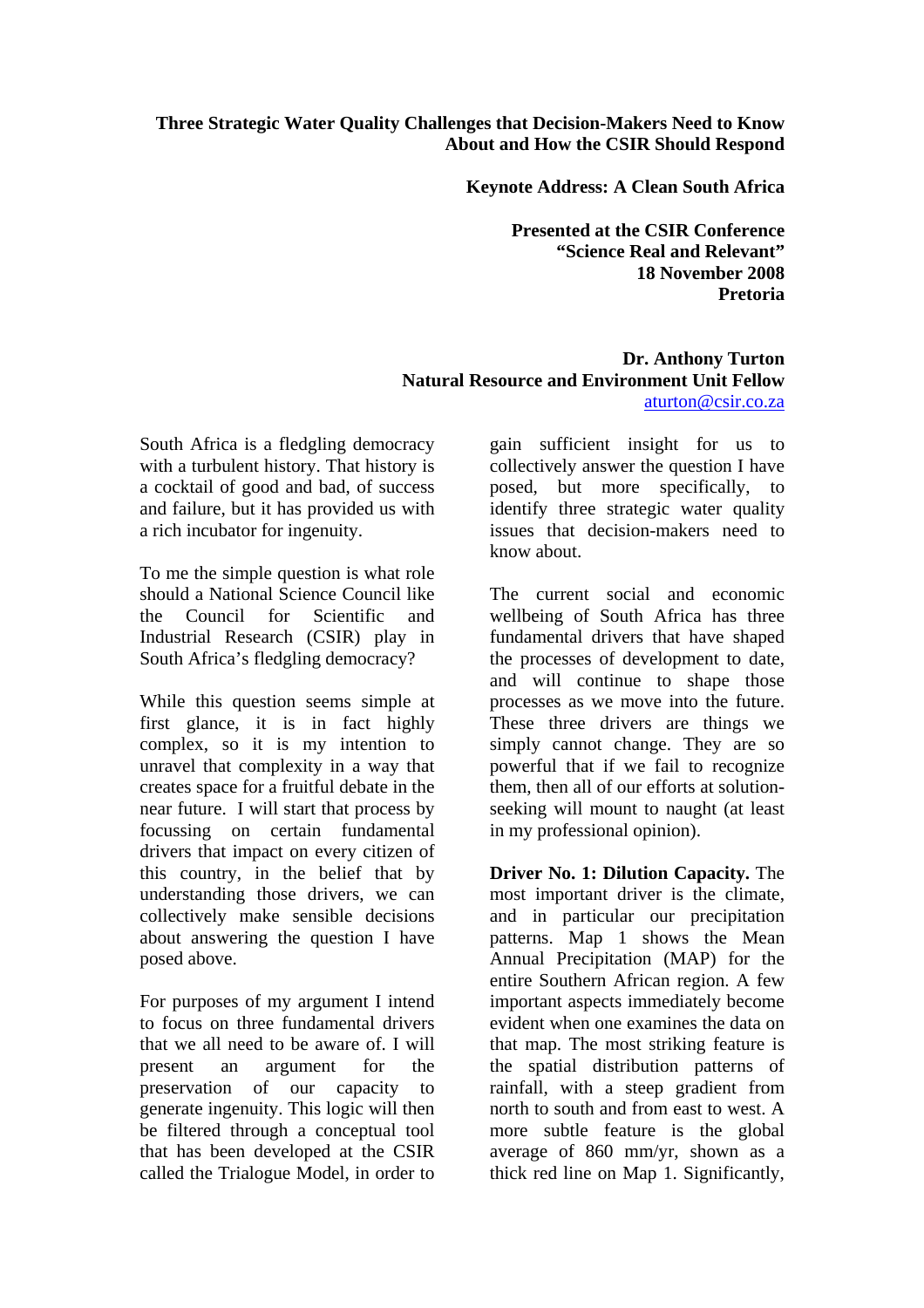three of the most economically developed countries in the Southern African Development Community (SADC) mainland region – South Africa, Botswana and Namibia – are all on the "wrong" side of this global average. Even more subtle is the national average, shown in parenthesis under each country name on the map. South Africa has a paltry 497 mm/yr,

marginally better than Botswana with 400 mm/yr and somewhat better than Namibia with a mere 254 mm/yr. This has led me to conclude that water scarcity is a fundamental developmental constraint, not only to South Africa, but also to the entire SADC region (Ashton & Turton, 2005; 2008; Turton, 2008a; Turton & Ashton, 2008).



**Map 1. Mean Annual Precipitation (MAP) in the Southern African region (courtesy of Prof. Peter Ashton).** 

The situation becomes more interesting than this however, because it is not only the availability of water that is a constraint, but also the allocation of it. In this regard South Africa has allocated around 98% of the national water resource at a high assurance of supply (NWRS, 2004). This is highly significant, because the data used in the National Water Resource Strategy was from 1998, making it somewhat outdated, and I am on record as saying that I do not believe we can measure these things as accurately as this

(Turton, 2007). In essence then, for purposes of the argument being presented here, South Africa simply has no more surplus water and all future economic development (and thus social wellbeing) will be constrained by this one fundamental fact that few have as yet grasped.

An important implication of this fundamental fact is that **South Africa has lost its dilution capacity**, so all pollutants and effluent streams will increasingly need to be treated to ever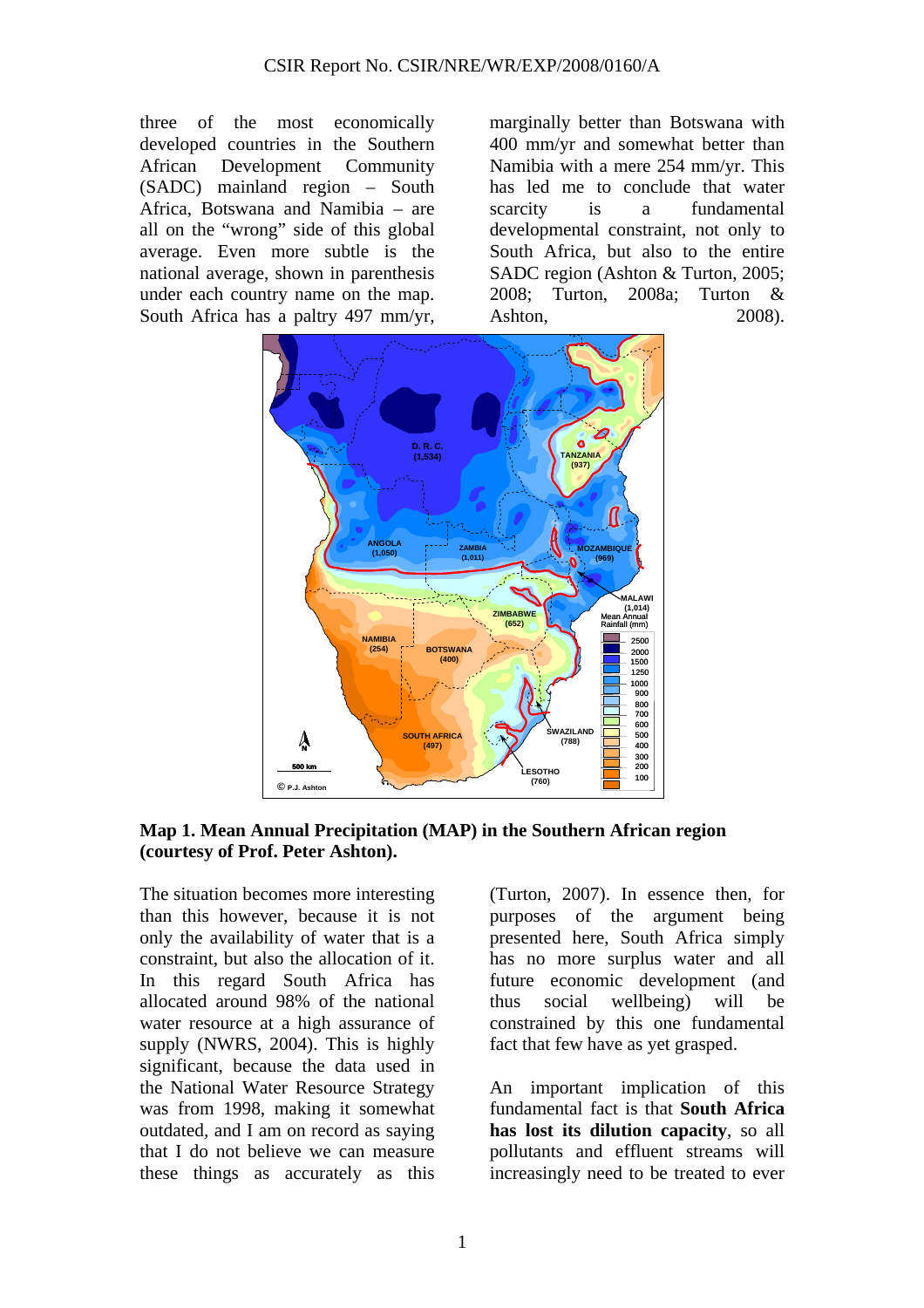higher standards before being discharged into communal waters or deposited in landfills. This gives us a very hard set of choices that need to be made. Either we need to change our current developmental trajectory and accept that the targets specified in the Accelerated and Shared Growth Initiative for South Africa (ASGISA, 2006) are simply unobtainable; or we have a radical rethink about how to mobilize the science, engineering and technology (SET) capacity of the South African 'nation' in a concerted effort designed to support the targets specified in ASGISA. The decision is not actually difficult to make, because if we accept the former option, then we can say, with a reasonable degree of certainty, that social instability will grow and South Africa will slowly slide into anarchy and chaos (see Johnston & Bernstein, 2007 for an example). The recent xenophobic violence is, in my professional opinion, but a foretaste of things to come, if we follow this trajectory (Johnston & Wolmarans, 2008; Sibanda, 2008). So the former is simply not an option. This leaves us with the alternative of radically rethinking how we should mobilize the national SET capacity as a matter of strategic priority. Embedded in this issue is the notion of comparative advantage, because the South African economy is already at a global disadvantage, so if we add additional costs to production, then we are faced with a double-whammy!

**Driver No. 2: Spatial Development Pattern.** Another fundamental driver is the unique spatial pattern of development in South Africa as a country, but also within the mainland SADC region as a whole. In this regard the uniqueness arises from the fact that all of the major centres of economic development, and thus cities and urban conurbations, are located on watershed

divides. Nowhere else in the world is this pattern evident to the best of my knowledge. The global norm is for large cities to be located on rivers, lakes or the seashore. But not so in our part of the world, where we have Johannesburg/Pretoria as one massive urban conurbation in South Africa, Gaborone and Francistown as smaller cities in Botswana, Windhoek as a sizeable city in Namibia and Bulawayo and Harare in Zimbabwe – all located on, or very close to, watershed divides (Ashton *et al.,* 2008; Turton *et al.,* 2006; Turton, 2008a). The significance of this fact is twofold:

(i) It has taken major engineering and technology to mobilize the water needed to sustain these industrial and urban conurbations.

(ii) It now means that effluent return flow out of these major industrial and urban conurbations is a major threat to future economic development, simply because the quality of the water is so degraded that it becomes unfit for human and industrial consumption (Coetzee, 1995; Coetzee *et al.,* 2002a; 2002b; 2005; 2006; Dalvie *et al.,* 2003; IWQS, 1999; Kempster *et al.,* 1996; Oberholster & Ashton, 2008; Oberholster *et al.,* 2004; 2005; 2008; Slabbert *et al.,* 2007a; 2007b; Toens *et al.,* 1999; Wade *et al.,* 2002). This is driving growing concerns from the public that will need to be addressed if social stability is to be maintained, if investor confidence is to be restored and if the legitimacy of the government is to remain intact (Bega, 2008a; 2008b; Johnston & Bernstein, 2007; Tempelhoff, 2008).

This makes the SET we develop (or fail to develop) a profoundly political act, and to ignore this factor, simply because scientists labour under the daily illusion that all they do "is the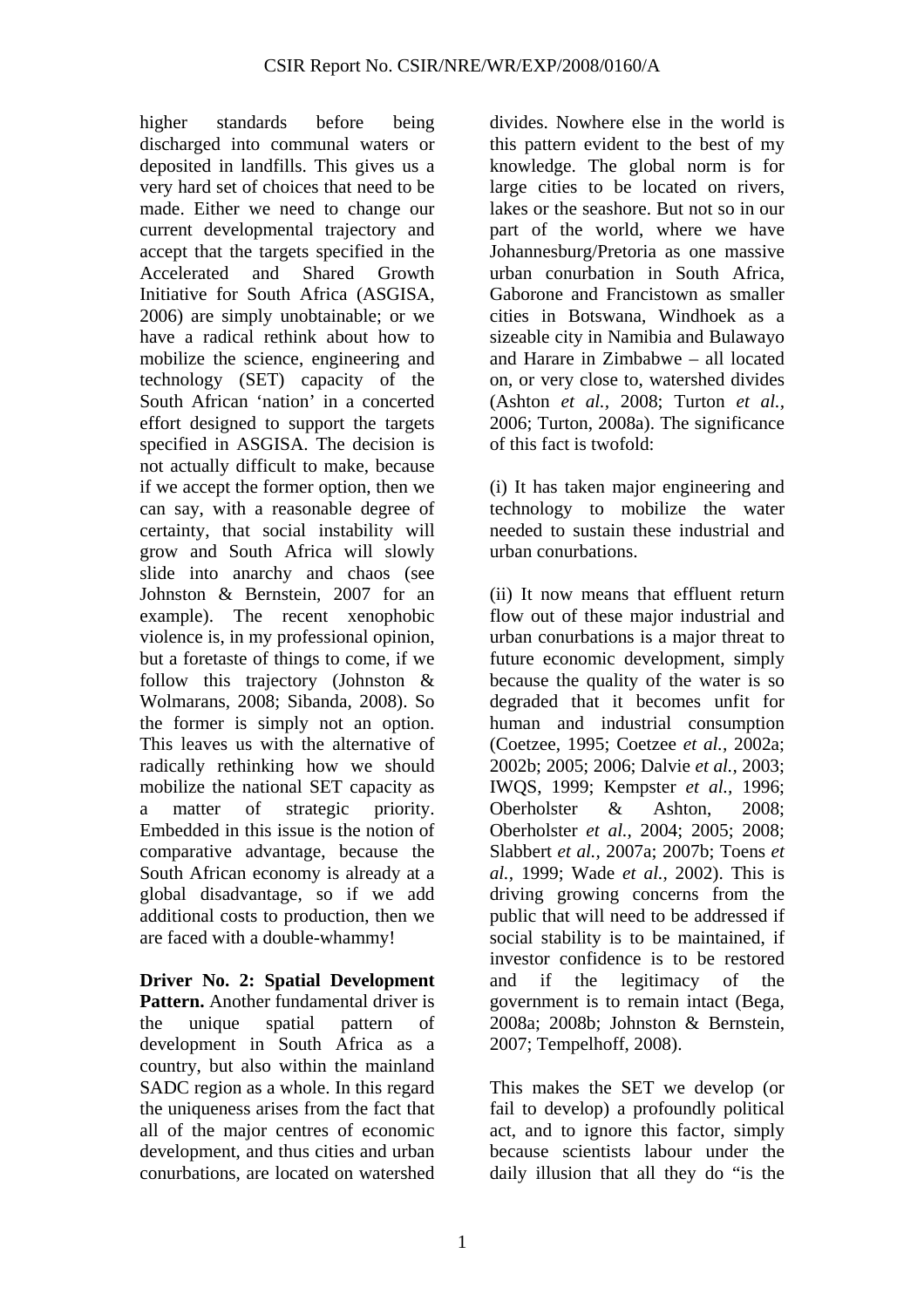science", will be to our peril, both as a Council and as a 'nation'.

**Driver No. 3: Historic Legacy.** The most insidious, but potentially more volatile of these fundamental drivers, is our historic legacy. In this regard the country we call South Africa was forged out of the extreme violence of the Second Anglo-Boer War (Mills & Williams, 2006; Turton *et al.,* 2006). This was an event so traumatic that it sowed the seeds of the subsequent quest for Afrikaner Nationalism as a vehicle for recovery of a nation smashed, not on the field of battle, but by the gross injustice of the Scorched Earth Policy that targeted noncombatants, and the resultant squalor of the British Concentration Camps, in which Africans, women and children died of dysentery, cholera, starvation and despair (Hasian, 2003; Hobhouse, 1901; 1907; Van Reenen, 2000; Van Rensburg, 1980). The social pathology caused by this one historic event, which gave birth to our country as a legal entity, merged with three other sets of significant social trauma from the pre-statehood era, the combined effects of which are still being felt today:

- the plight of the amaXhosa after a century of war, which culminated in the Great Cattle Killing that reduced that great nation after 1857 to wage earners unable to sustain themselves (Meer, 1990; Peires, 2003; Welsh, 2000);

- the ethnic cleansing in the 1820's and 1830's of many non-Zulu tribes during the *Mfecane* that laid the hinterland of the country waste, creating the vacuum into which the Trekboers moved during the Great Trek (Edgecombe, 1986; Turton *et al.,* 2004; Welsh, 2000);

- and the destruction of the amaZulu as a hegemonic nation at the Battle of Ulundi, in response to their defeat of the British at the epic Battle of Isandlwana in 1879 (Mills & Williams, 2006; Welsh, 2000).

The combined effect of these four events has created a historic legacy that is based on violence and the disrespect of human rights that still lives with us today. These historic events have given us a country without a coherent sense of nationhood (Buzan, 1991; Thompson & Lamar, 1981). **Our science is embedded in this legacy, whether we choose to acknowledge it or not.** In the context of the topic at hand, this means that all decisions taken at a strategic level need to be fully cognizant of **three vitally important consequences of our historic legacy**.

- The propensity to resort to mass violence when expectations exceed the capacity of the government to deliver (see Image 1a).

- The legacy that has left a country with no coherent sense of nationhood. prone to popular rhetoric that reflects crudely defined racial stereotypes, a manifestation of which is a majority of citizens who are mired in endemic poverty, with little prospect of escaping that trap, without massive government planning and support.

- The systematic erosion of investor confidence, punctuated by bouts of extreme violence such as the recent xenophobic attacks (see Image 1b), which cause great harm to the perception of the international financial community that South Africa is a viable destination for foreign direct investment.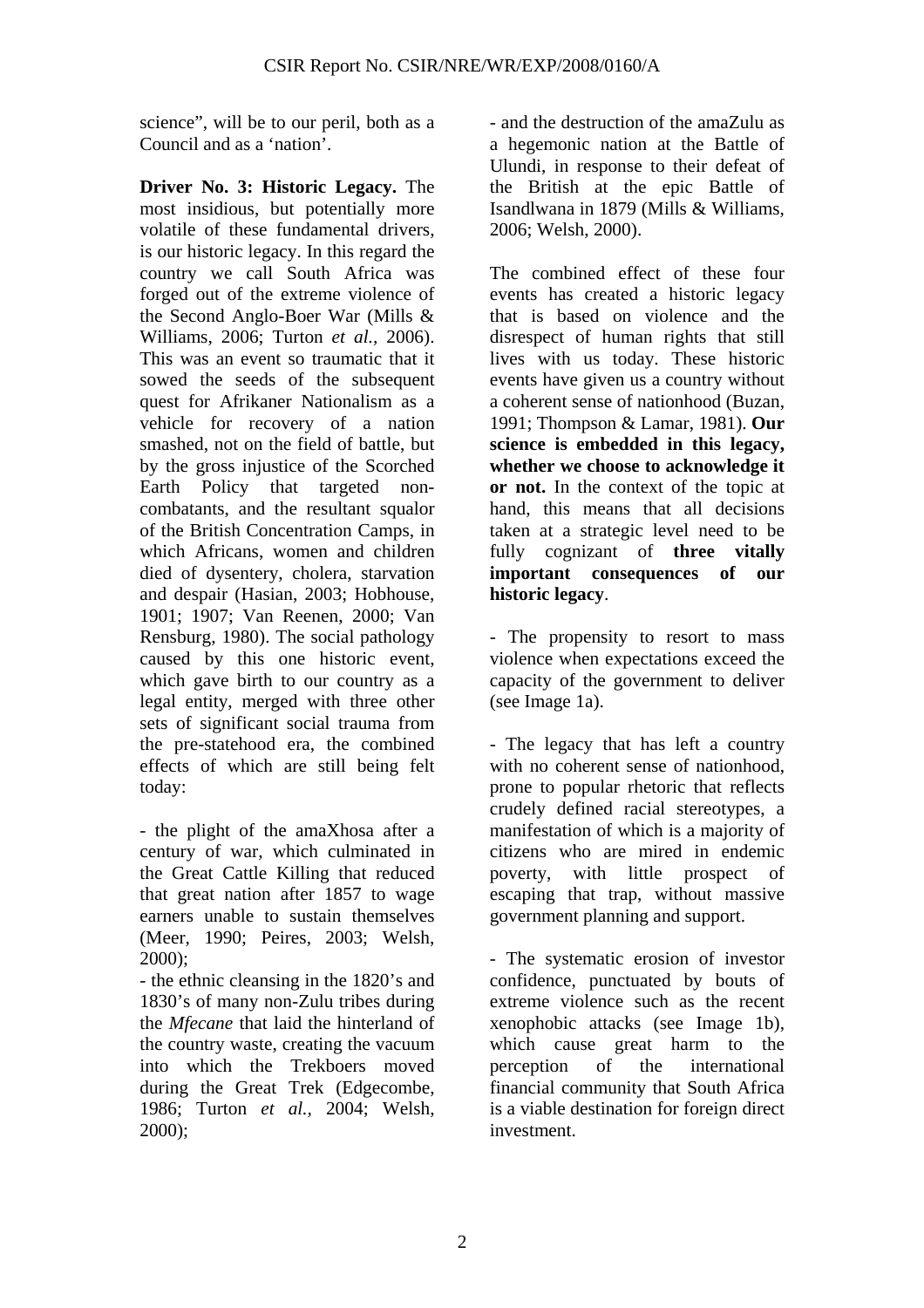

**Image 1a (left)** shows the extreme anger of people during riots in Phumelela and Merafong City in 2004, driven by a 'failure of service delivery', 'poor governance' and 'lack of capacity', fuelling perceptions of an uncaring and corrupt government (Johnston & Bernstein, 2007: 4 & 24). **Image 1b (right)** reflects the anger of people arising from failed immigration policies during the xenophobic violence that occurred in 2008 (image courtesy Ogrish.com). The propensity to resort to mass violence, when public expectations exceed the capacity to deliver, cannot be ignored in South Africa (Percival & Homer-Dixon, 1995; 1998; 2001). This violence is both unpredictable and unanticipated, which can be regarded as a manifestation of a failure to mobilize sufficient Social Ingenuity (see Homer-Dixon, 1996; 2000). Could this type of anger be unleashed in response to perceptions of deteriorating public health as a result of declining water quality?

So, if these three drivers are of strategic importance – our loss of dilution capacity caused by the overallocation of national water resources, our unique pattern of spatial development, and our historic legacy – then we need to take cognizance of them if viable solutions are to be found. It is to this that we now turn our attention.

In the recent past a Canadian scholar named Thomas Homer-Dixon looked at the world and was struck by one observation that seemed to be repeated in a number of different geographies. That observation was that poor countries seemed to be locked into poverty from which little prospect of delivery seemed likely, whereas developed countries seemed to be able

to become richer. This sparked a significant research program in which a number of startling discoveries were made, all of which are directly relevant to our current discussion (Barbier & Homer-Dixon, 1996; Homer-Dixon, 1994; 1995; 1996; 1999; 2000; Percival & Homer-Dixon, 1995; 1998; 2001). What Homer-Dixon discovered are in essence two profound causal relationships.

- Richer countries seem to be in a position to avoid most debilitating crises, when compared to poorer countries, because of their capacity to create solutions to complex problems. In order to give this concept a name he called it Technical Ingenuity, which he defined as the capacity of a nation to develop technical solutions to problems being driven by exogenous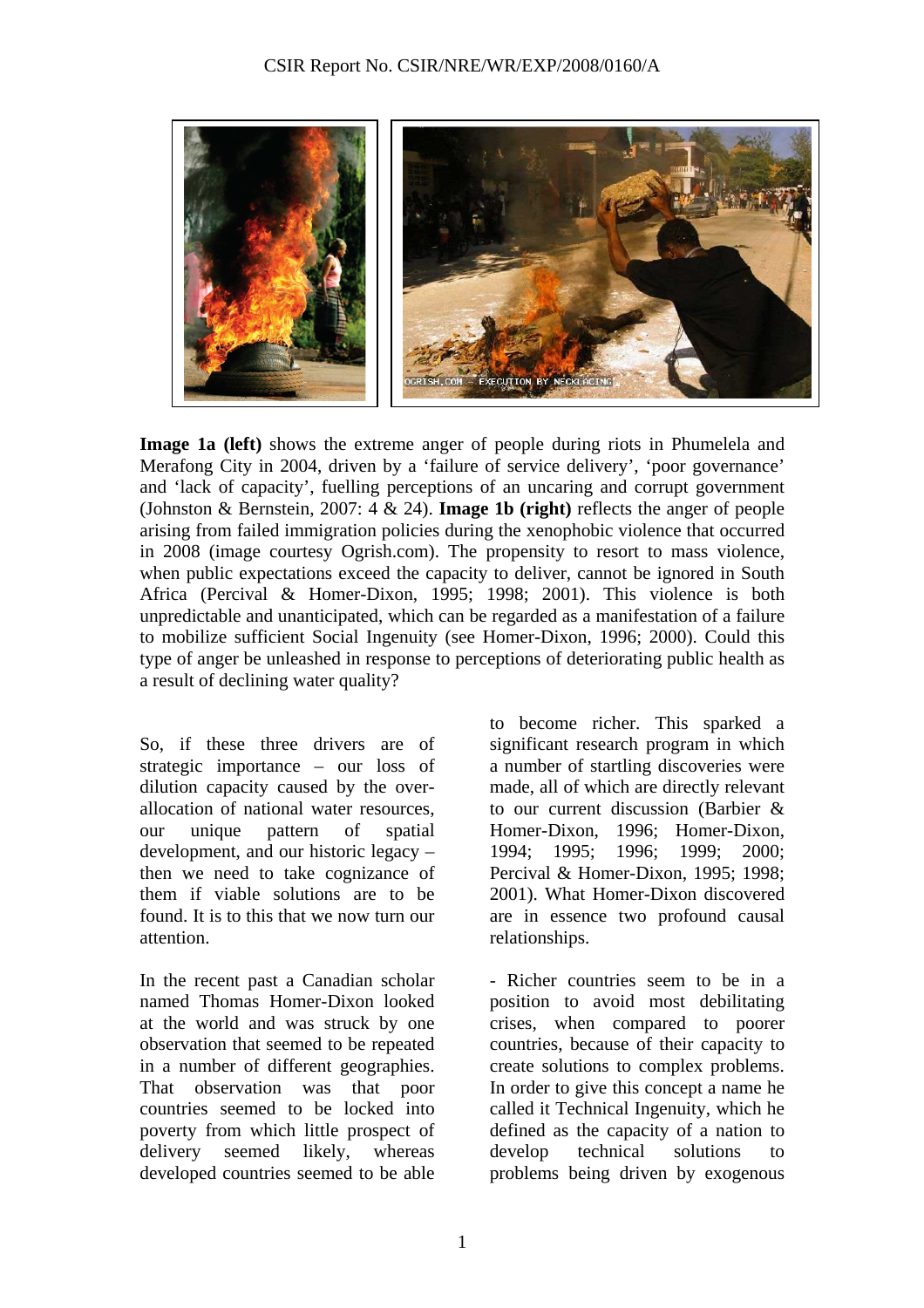changes. This is obviously relevant in a global change context, but it is equally relevant to South Africa as a waterconstrained political-economy.

- In order to develop Technical Ingenuity, a necessary pre-condition is what Homer-Dixon called Social Ingenuity, which he defined as the capacity of a nation to generate incentives that create the institutional environment in which Technical Ingenuity could be generated.

Now the argument becomes interesting, because if one analyses this whole issue of ingenuity, one is struck by the fact that problems facing society in general have a propensity to become more complex over time. This is driven in part by the unintended consequences of our technological solutions. This means that as we develop Technical Ingenuity, we set in motion a chain reaction that will almost always result in an unanticipated consequence. This is what Tenner (1996) called a "revenge effect". In the South African case we have many classic examples. We develop antibiotics to counter infection and over time we breed drugresistant bacteria. We manage water scarcity by engineering dams and interbasin transfers and over time we create an ideal environment in which toxic Cyanobacteria bloom (Harding & Paxton, 2001; Hunter, 2003; Oberholster & Ashton, 2008; Pitois *et al.,* 2000). We apply chemicals to kill mosquitoes and we reduce the potency of human gametes (Aneck-Hahn *et al.,* 2007) and create urogenital defects in unborn infants (Bornman *et al.,* 2005).

Given the first two fundamental drivers noted earlier (the loss of dilution capacity and our spatial development patterns), we have mobilized masses of Technical Ingenuity to move water from distant river basins and mine

minerals from ever greater depths. But these have caused second-order problems – the so-called revenge effects – such as loss of ecological integrity in aquatic systems arising from inter-basin transfers (IBTs) (Basson, 1995; Blanchon & Turton, 2005; Davies & Day, 1998; Heyns, 2002; Snaddon *et al.,* 1999) and increased levels of pollution from radionuclides, heavy metals and sulphates arising from mining (Cobbing, 2008; Coetzee, 1995; Coetzee *et al.,* 2006; Hobbs & Cobbing, 2007; Hobbs *et al.,* 2008; Oelofse, 2008a; 2008b; Oelofse *et al.,* 2007; Wade *et al.,* 2002). It is here that the analysis becomes really interesting. Clearly we have mobilized masses of Technical Ingenuity over time with which we have developed our national economy to the level of diversity we have, in the face of such significant constraints as water and energy, but we are again at the threshold of a new set of challenges. Development, like life, is a journey and not a destination! We have not yet arrived and indeed never will. What we have learned in the past is not necessarily relevant to the future, because of the propensity to greater complexity over time. We cannot base tomorrow's solutions on yesterday's experiences and today's science (Turton, 2007).

So the question now shifts to a new focal point using Homer-Dixon's logic. If we have mobilized that much Technical Ingenuity to give us economic development in the face of such environmental scarcities, can we continue to do so? The answer to that, I am afraid, is a chilling no, all things remaining equal (the economic principle of *ceteris paribus*). Why is this so? My argument is based on the fact that South Africa is the most economically developed country in Africa. I argue that this is so, because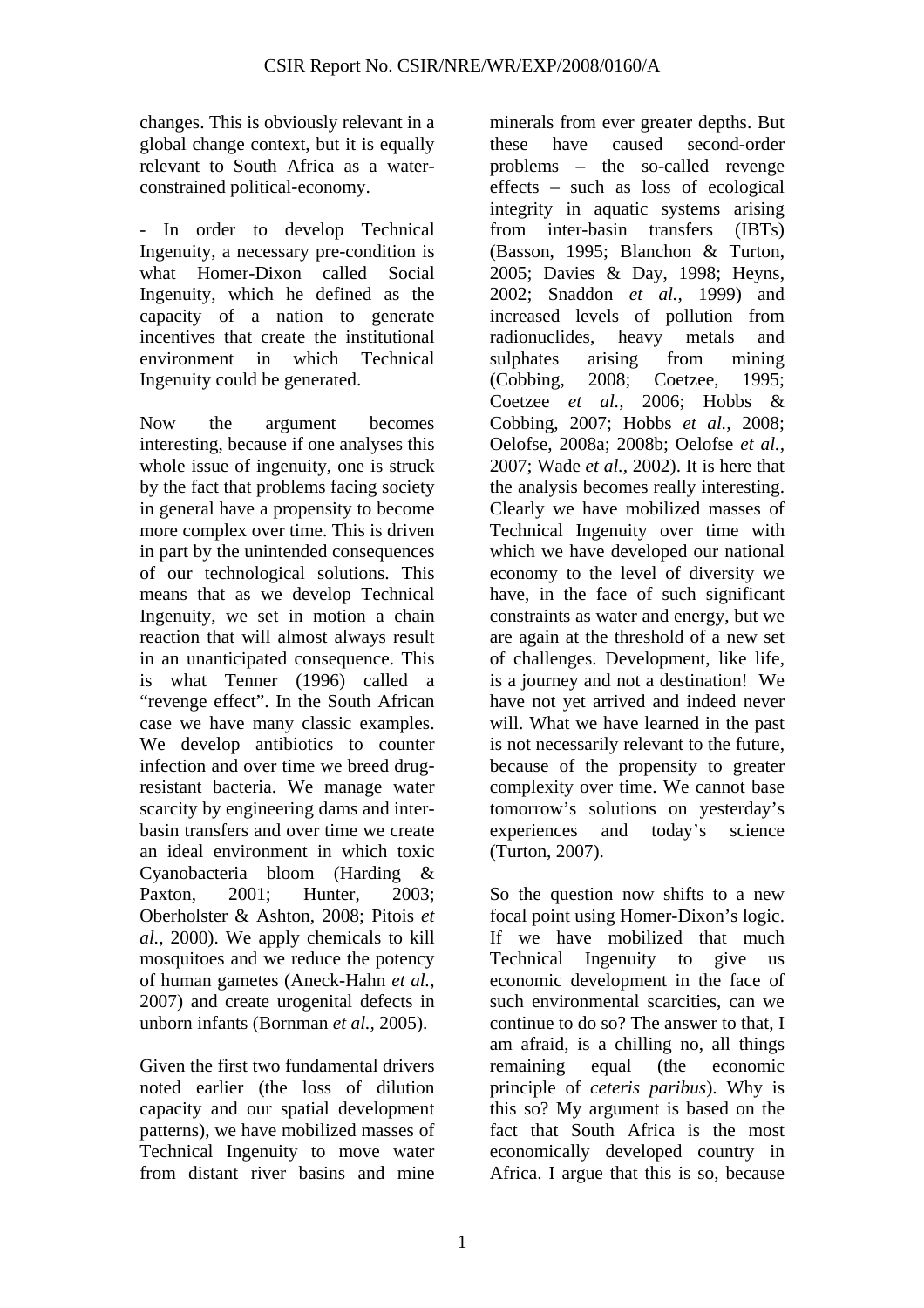we have six National Science Councils, all of which have mobilized the necessary Technical Ingenuity on which that economic growth and development has been predicated. Yet the viability of some of these councils

is no longer guaranteed. For example, the recent analysis by Walwyn & Scholes (2006) shows quite convincingly that the CSIR is in trouble (Figure 1).



**Figure 1. Trends in funding and staff turnover at the CSIR (Walwyn & Scholes, 2006:241). Program-styled funding builds national capacity but contract-driven funding does not retain that capacity.** 

The cause of that loss of viability is a shift from a grant-based model to a mixed-income model. This research shows quite convincingly that SET capacity was developed at a national level before 1985, when massive programs were in place (see Figure 1). Those programs generated high quality science, such as the isolation of the molecule that makes up the toxin known as microcystin (CSIR, 1984:114), which is found in growing quantities in our national waterways

today (Oberholster & Ashton, 2008). A recent article published in *Water Wheel* gives some insight into this era of science:

"Until the mid-1980's, South Africa was a world leader in research in the field of eutrophication. Unfortunately, this advantage has since been lost due to eutrophication being afforded lower priority status by government, which led to the termination of funding for research in this field. Many of the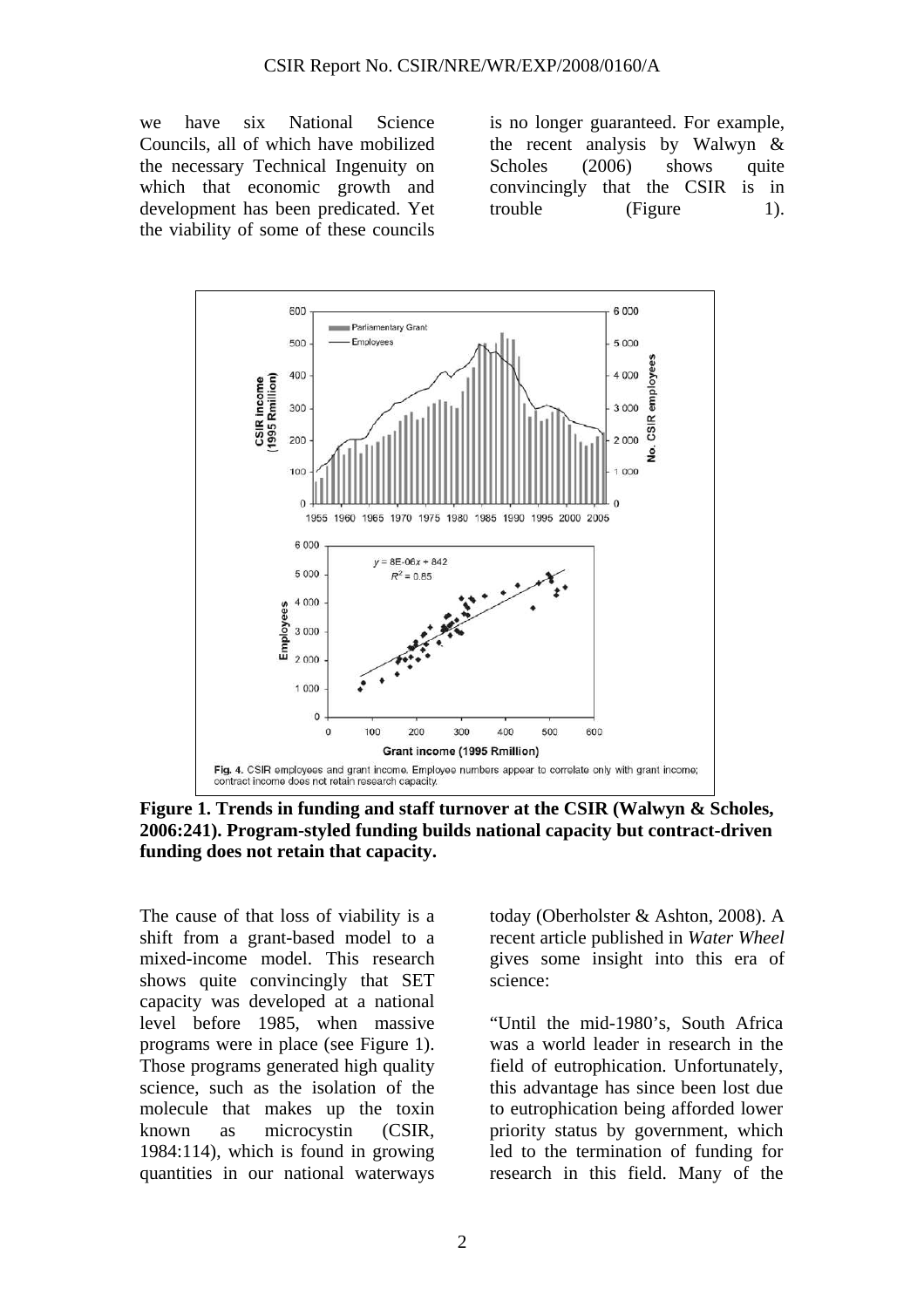researchers involved in early eutrophication research have since moved into better research fields, into consultation or have emigrated. As a result, appropriate management strategies directed against eutrophication have been seriously constrained by widespread lack of understanding of the problem, particularly at the decision-making level" (Van Vuuren, 2008:15).

Those programs in the 1980s also generated a cadre of PhD graduates who went on to become a foundation of the national-level SET capability. The shift to a contract-driven income model has had a catastrophic effect on our national SET capacity, at the very time when we are being confronted by revenge effects arising from our earlier application of Technical Ingenuity, to which we simply have no solution. This means that we are now flying blind as a nation. Significantly, we cannot import those technical solutions because, in the case if microcystin as an example, there are few other places in the world where there are similar levels of toxin in the national water resources (China is an exception), so there is simply no need in most

countries to solve this specific problem with the same urgency that we are confronted by. Similarly, our need to reduce nitrogen and phosphate end-ofpipe loads by orders of magnitude at sewage works, if we are to mitigate the exponential growth in Cyanobacteria blooms that now threaten our national water security (Harding & Paxton, 2001; Humpage *et al.,* 2000; Oberholster & Ashton, 2008), will have to be home-grown solutions, because no other developed country faces this challenge. Likewise, we need to prevent the unchecked growth in numbers of babies being born with urogenital defects (Bornman *et al.,* 2005) and counter the loss of male fertility (Aneck-Hahn *et al.,* 2007), in both cases the result of endocrine disruptors caused by the use of chemicals to control malaria in some of the poorest communities in this country.

Using the conceptual lens of ingenuity provided by Homer-Dixon (2000), let us examine what the South African case has been in terms of water quality management at the national level over time (see Figure 2).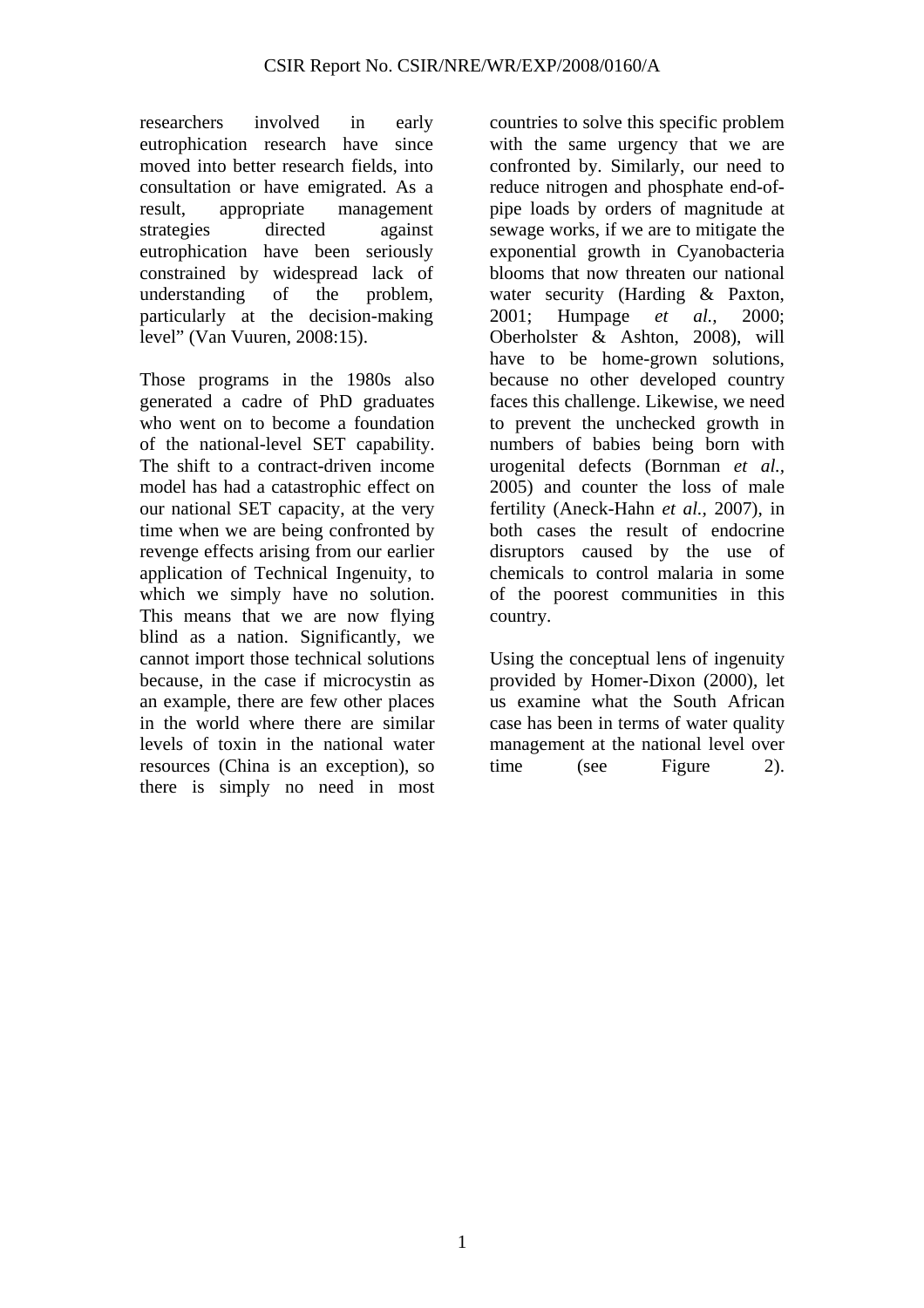

**Figure 2. Schematic representation of the demand and supply of Technical Ingenuity in South Africa since the Act of Union in 1910 using the conceptual lens of an Ingenuity Gap as hypothesized by Homer-Dixon (2000).** 

The demand for Technical Ingenuity is presented as a blue curve, showing exponential growth over time as the level of complexity has increased at the national scale. The supply of Technical Ingenuity is presented as an orange line, which has three distinct phases to it. The first phase started in 1910 when the Act of Union formed the constitutional basis for what we today call South Africa. At the time of Union, the demand for Technical Ingenuity, mostly to sustain the mining industry, exceeded the supply, so there was an Ingenuity Gap that grew in magnitude to Q1 in 1966. In 1966 there was a *Commission of Enquiry into Water Matters*, which identified water as being a major constraint to future economic growth and national prosperity (Turton *et al.,* 2004; 2008). This established water resource management as a national strategic priority, with the Water Research Commission (WRC) being formed as a world first to fund the research needed to make that management more robust. The trajectory of the supply of Technical Ingenuity thus changed radically after 1966, growing to a point when it reached a peak (Q3) in 1985 (also see Figure 1 for the CSIR case). It must be noted that the supply of Technical Ingenuity probably exceeded the demand for Technical Ingenuity in 1985 (or was at least in balance). The year 1985 is important because that was when the CSIR reached its peak in staff numbers (see Walwyn & Scholes, 2006:  $241$  – Figure 1). It is significant that it was just before this date that the chemistry of microcystin became known for the first time (CSIR, 1984). The third phase in the supply of Technical Ingenuity saw the gradual demise of SET capacity in the CSIR to a point (Q2) where it is way below the current demand for Technical Ingenuity. This means that there is a current Ingenuity Gap in South Africa, with acute shortages occurring in the energy and water sector. The supply curve for Technical Ingenuity from 1966 to 2008 (Q1 – Q3 – Q2) coincides with the trajectory of the number of CSIR employees shown in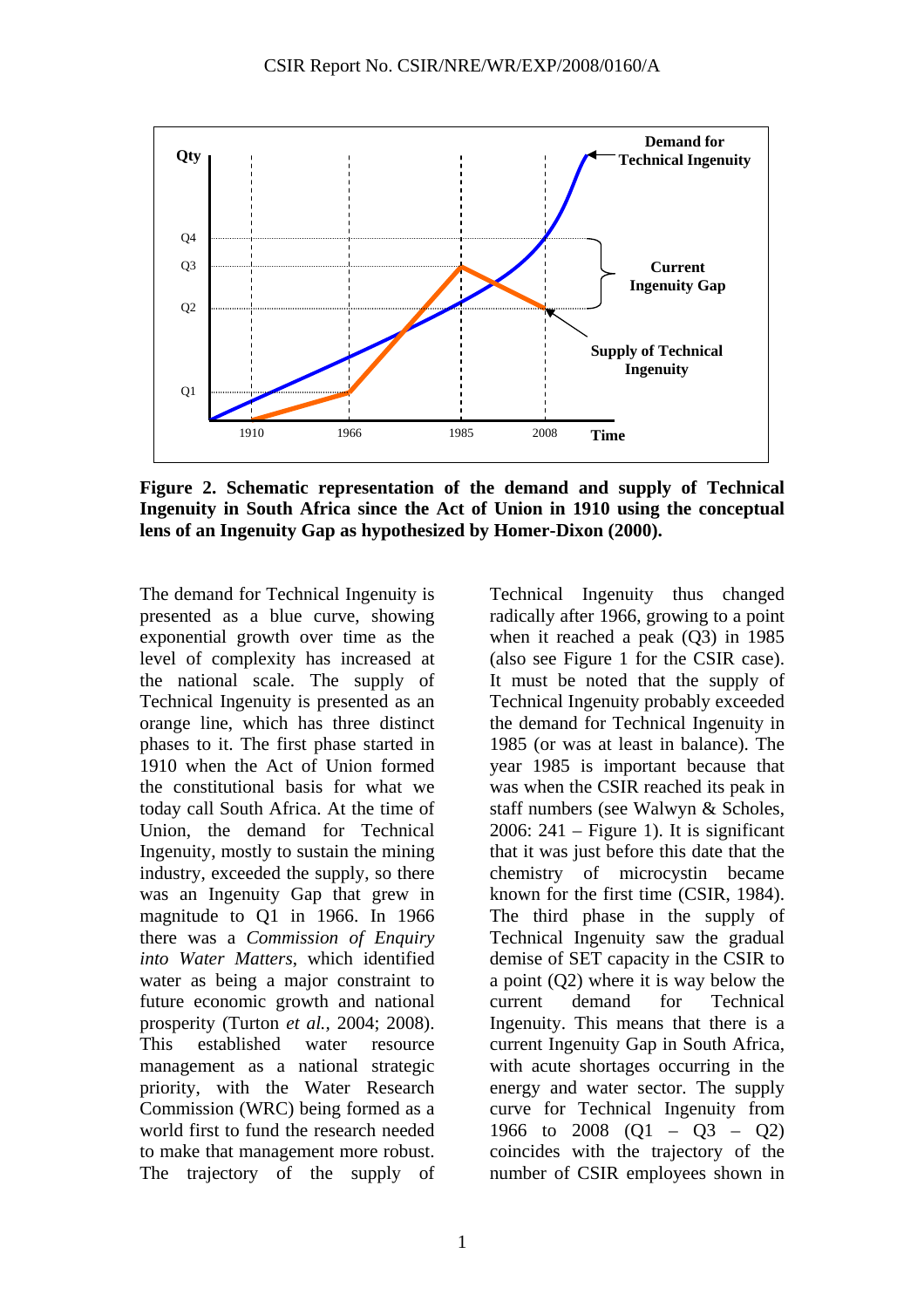Figure 1 (Walwyn & Scholes, 2006: 241). If we are to learn from the past, then what is needed is a new *Commission of Enquiry into Water Matters* in order to set new national priorities and align them with the SET capacity of the country (Turton *et al.,* 2008). **More significantly however, this decline started a decade before the birth of our democracy, so when the current government came to power they inherited a robust infrastructure but a declining level of Technical Ingenuity**. It is not their fault. This is part of their legacy, but it is they who have to deal with it now.

South Africa thus presents today with a classic case of what Homer-Dixon (2000) calls an ingenuity gap. Our needs for technological solutions are growing exponentially while our capacity to create those solutions is declining exponentially. This is caused by a failure of Social Ingenuity – the capacity to create incentives for the continued creation of Technical Ingenuity – something we will need to address as a nation if we are to dig ourselves out of the hole we are sliding into. I therefore interpret the finding of Walwyn & Scholes (2006) as a classic example of what has previously been called a Second-Order Scarcity (Ashton & Haasbroek, 2002; Ohlsson & Turton, 1999; Turton, 1999; 2002) or a scarcity of Social Adaptive Capacity (Ohlsson, 1999). In essence **the mixed funding model is a manifestation of a shortage of Social Ingenuity** - **it is a failure to find the right incentives for the continued creation of Technical Ingenuity - and that is a national concern**, because of the implications to society at large.

How will we change this? In this regard I have endless optimism in South Africa as a 'nation'. We have consistently dug deep into that intangible strength we have as a 'nation' when at the eleventh hour often having our backs to the wall with collapse into chaos seeming imminent and unavoidable - we pull yet another rabbit out of the hat. That is what happened during 1994 when we faced our darkest hour as a 'nation', teetering literally on the very brink of full-scale civil war (Spitz & Chaskalson, 2000; Turton, 2006). This is what will happen again now, as the public realizes the role that the various National Science Councils play in delivering what I call "Science in the Service of Society" and as the various government departments start to realize that service delivery is a serious issue that they can no longer avoid.

After all, the Uhuru Decade came to an end with the electricity crisis in early 2008. This Uhuru Decade has been manifest all across Africa when a liberation movement has inherited infrastructure that works for about ten years before starting to break down through lack of investment in operation, maintenance and skilled human capacity. In South Africa's case that infrastructure was particularly robust so it has lasted a decade and a half, but it is now clearly under pressure and if left alone will collapse piece by piece, in the mid-term future. The trend in infrastructure investment for water at the national level shows this prognosis to be probable in a startling way (see Figure 3).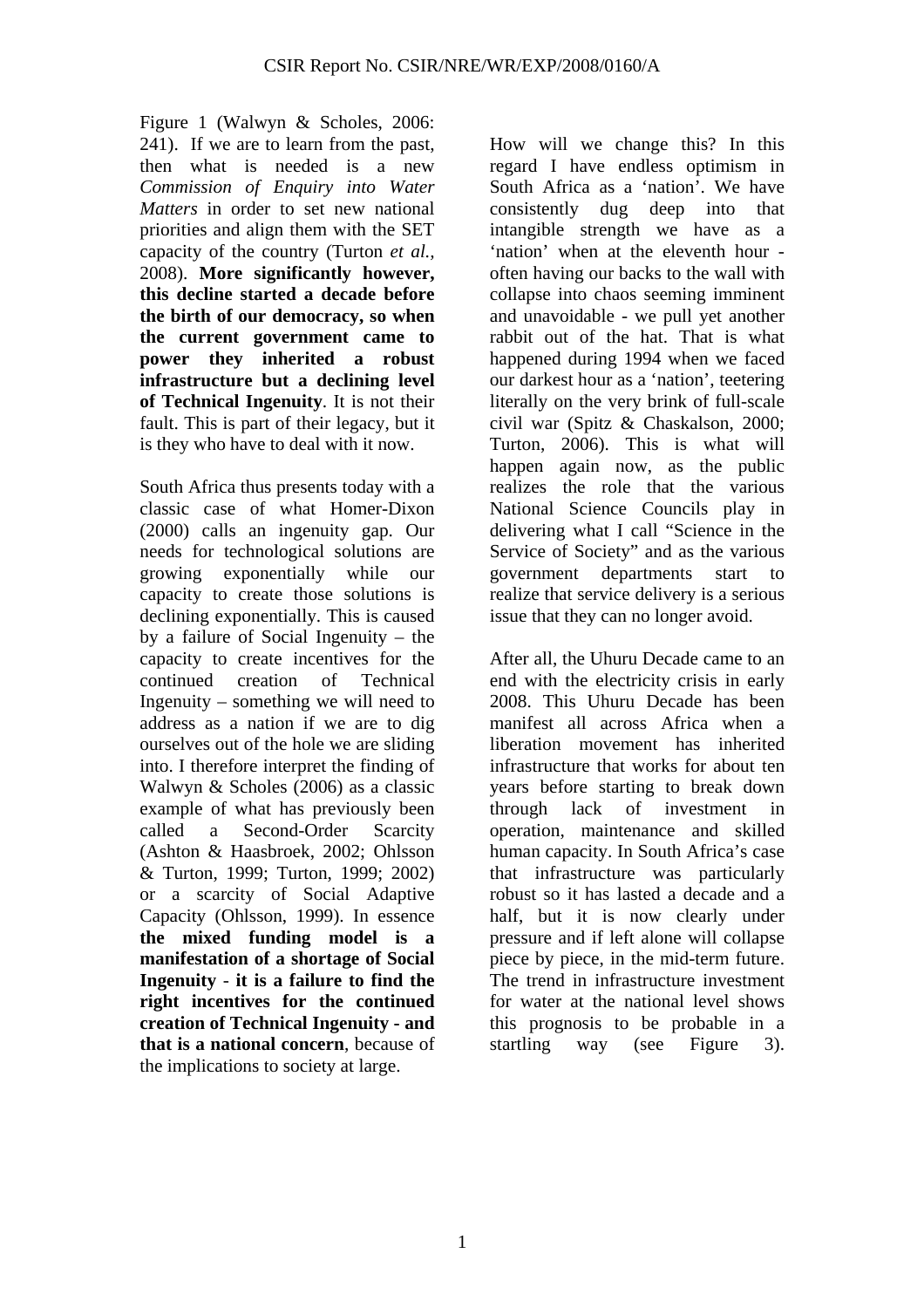

**Figure 3. The age profile of assets currently on the books of the Department of Water Affairs and Forestry (DWAF) shows a peak period of capital investment in the 1980's followed by a dramatic decline (top). The remaining useful life of those assets shows a worrying trend (bottom). Both of these graphs have a similar pattern to Figure 1 suggesting a trend towards the erosion of the assurance of supply needed to grow the national economy in a sustainable manner. (Both graphs courtesy of DWAF, 2008).** 

If Figure 1 gives an indication of what is happening to our highly qualified human resources at a national level, and if Figure 3 gives an indication of what is happening to our physical infrastructure in the water sector, then it is not hard to conclude that we are heading for a significant crisis in the water sector. That crisis can best be understood as being driven by an ingenuity gap as described in Figure 2.

The impact of this conclusion is evident when tested again another alarming trend. The South African Institute of Civil Engineers (SAICE)

did a presentation to the Parliamentary Portfolio Committee on the  $4<sup>th</sup>$  of June, 2008. In that presentation they revealed a number of startling facts. One of these relates to the number of engineers per municipal area across South Africa (Map 2). It is evident from this map that a significant proportion of South Africa has no civil engineering professional support in a local authority. It is precisely these rural areas that are most likely to be affected by the deteriorating water quality arising from eutrophication in rivers and dams (see below for more details). It is also these local authorities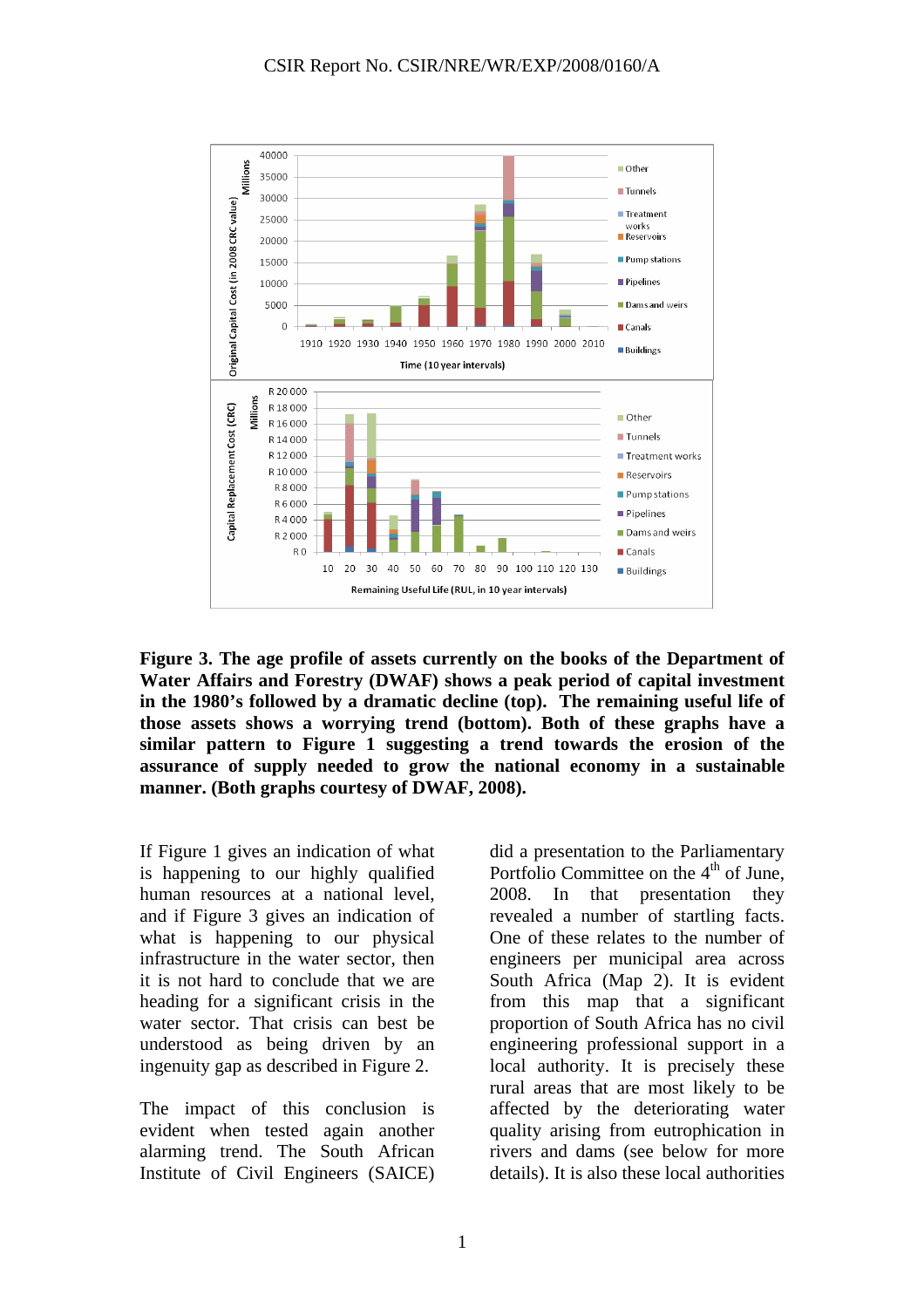that are the least capable of adapting water treatment processes and plant to remove Microcystins, Endocrine Disrupting Chemicals (EDCs) and Anti-Retroviral medication (ARVs) that are likely to arise from a population with a heavy burden of AIDS-related diseases (see below for more information).



**Map 2. The number of civil engineering professionals per municipal area in 2005 has a distinct spatial maldistribution pattern to it (courtesy South African Institute of Civil Engineers, 2008). This suggests that the water quality crisis presented in this paper is more likely to occur unless a well designed and informed intervention takes place.** 

When one considers that in 2004 South Africa had 15,000 engineers, technologists and technicians (SAICE, 2008), new insight is shed onto the notion of an ingenuity gap (see Figure 4). The age distribution of one sub-set of this larger category – certified professional engineers – shows a maldistribution in terms of race and age. There is a large bulge of aging white male engineers followed by a

massive gap in the age group  $35 - 49$ . This is the age group that has been most affected by affirmative action employment rules and sadly many of this cohort have left the country as a result. This is another manifestation of a failure to mobilize Social Ingenuity, because it has created a disincentive to the retention of skilled engineering staff at the national level to the detriment of the entire country.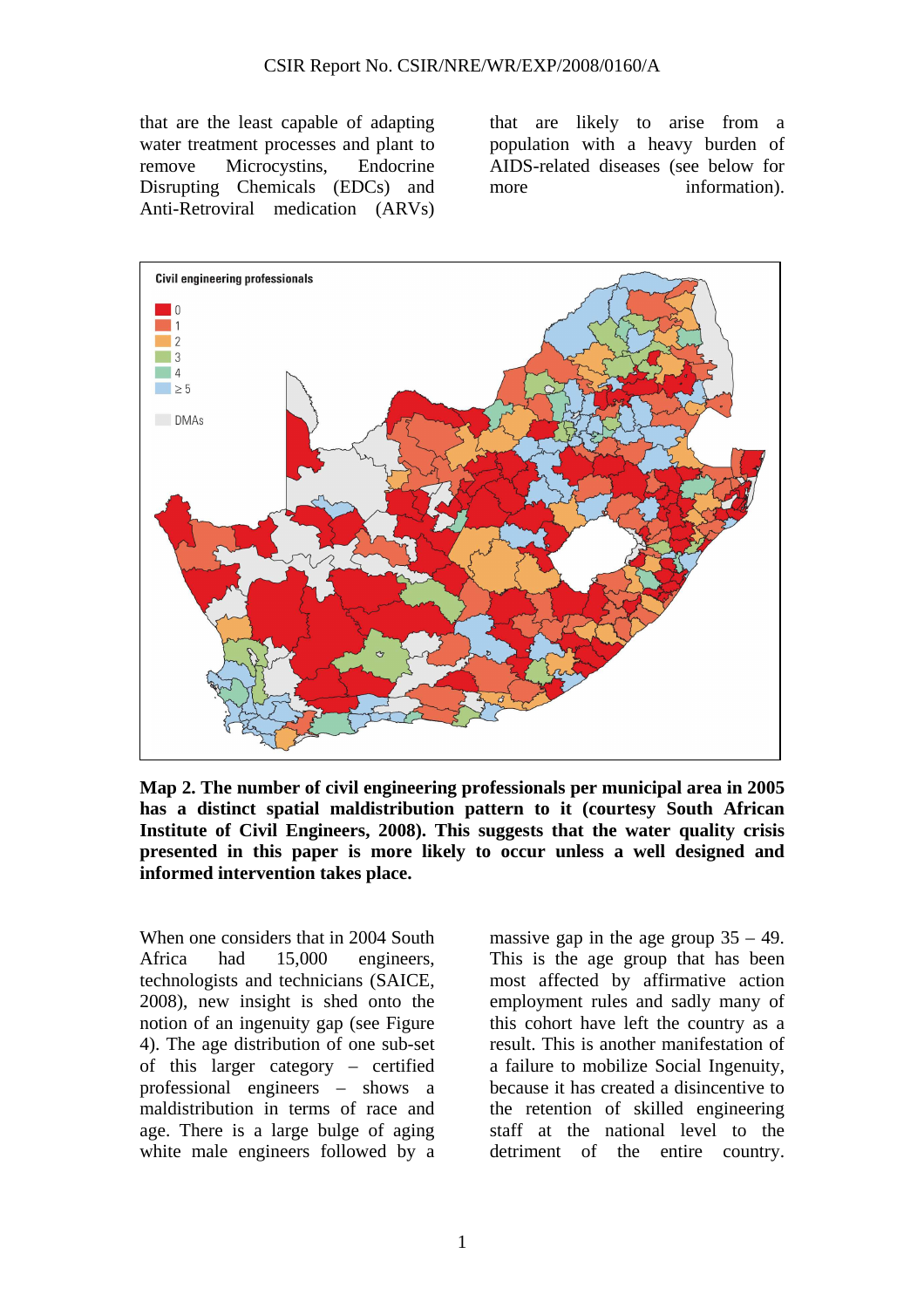

**Figure 4. The age distribution of engineers in South Africa shows that we are producing fewer engineers than are leaving the profession (SAICE, 2008).** 

A similar trend is evident when one examines the distribution of the 15,000 engineers, technologists and

technicians that South Africa had in 2004 (SAICE, 2008), presented in Figure 5.



## **Figure 5. The distribution of the 15,000 engineers, technologists and technicians that South Africa had in 2004 shows that few are in research, national and provincial government, with most in private consulting firms (SAICE, 2008).**

The distribution of engineering professionals shown in Figure 5 indicates that few are found in research, national and provincial government, while many are found in private consulting practice. This is

again a manifestation of a scarcity of Social Ingenuity because the incentives have not been created to attract and retain qualified engineers to research councils, national and provincial government.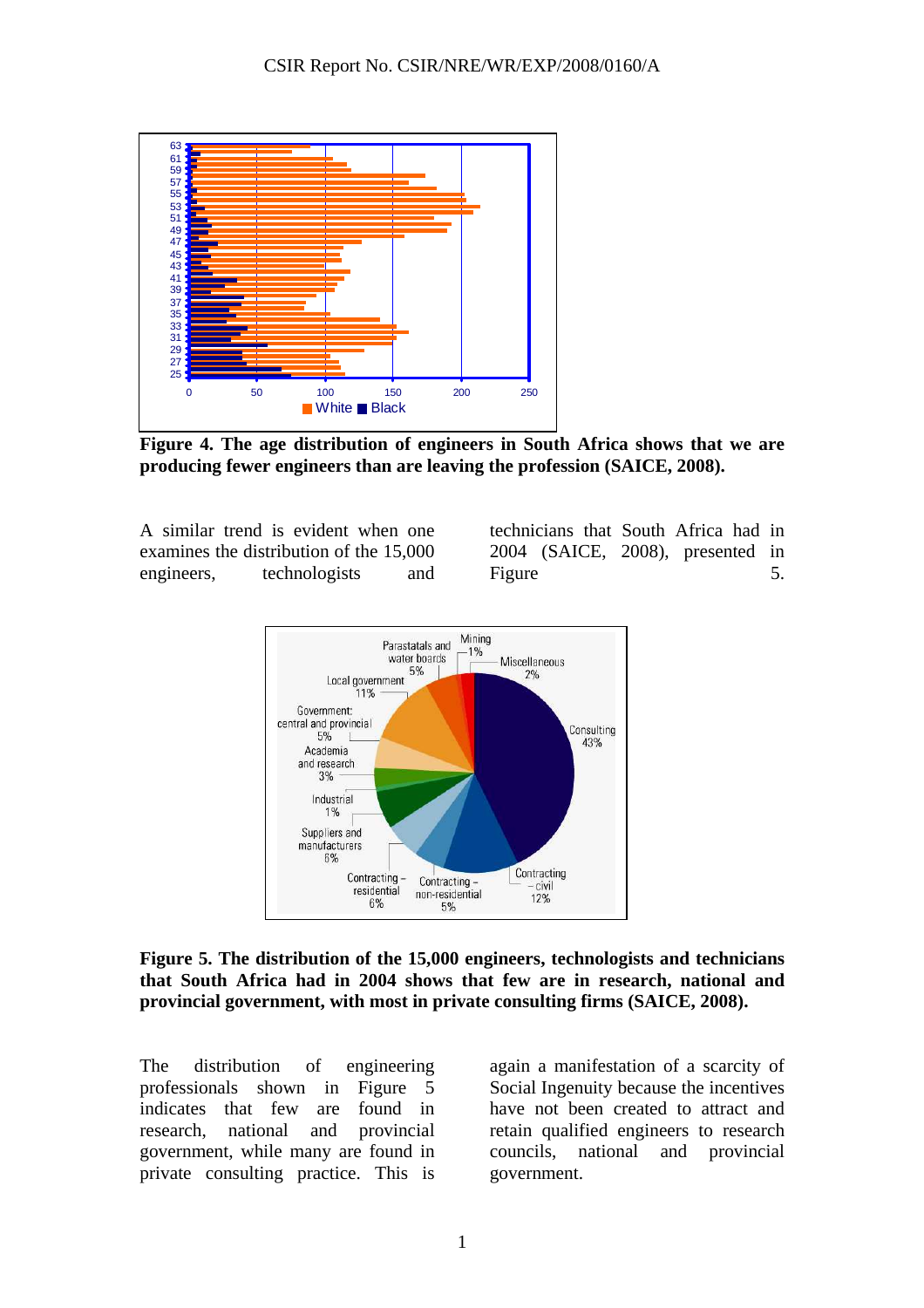Which poses the question, what do we need to do about this at a national level? Do we wish to avert the water crisis before it happens, or are we to be content with the *status quo*, happy to deal with it after it has been thrust upon us like the electricity crisis was? Remember, alternatives to coal-fired electricity do exist, with disruptions to service delivery being at best a temporary disruption but at worst a slowdown of the economy and loss of jobs. But water is different. Chronic exposure to microcystins can cause human health impacts (Harding & Paxton, 2001; Humpage *et al.,* 2000; Oberholster & Ashton, 2008; Oberholster *et al.,* 2004; 2005; 2008; Pitois *et al.,* 2000; Ueno *et al.,* 1996), with fears of radioactivity and heavy metal contamination (Coetzee *et al.,*

2002a; 2005; 2006) becoming a new scare in which the panic factor makes the management of the process that much more volatile.

The CSIR has invested large amounts of financial and intellectual capital into the development of an internal thinking process that will prepare us for a new role in our fledgling democracy. This has resulted in what has been called the Trialogue Model, in terms of which the relationship between three actorclusters – Government, Society and Science – is mediated by a set of complex interfaces in which partnerships are formed and feedback loops provide the signals necessary for all actors to modify their behaviour in response to specific stimuli (Turton *et al.,* 2007) (see Figure 6).



**Figure 6. The Trialogue Model illustrates the relationship between three actorclusters being mediated** *via* **interfaces (Turton** *et al.,* **2007). It is clear that Science needs to engage in different ways with Government and Society if it is to have an impact.**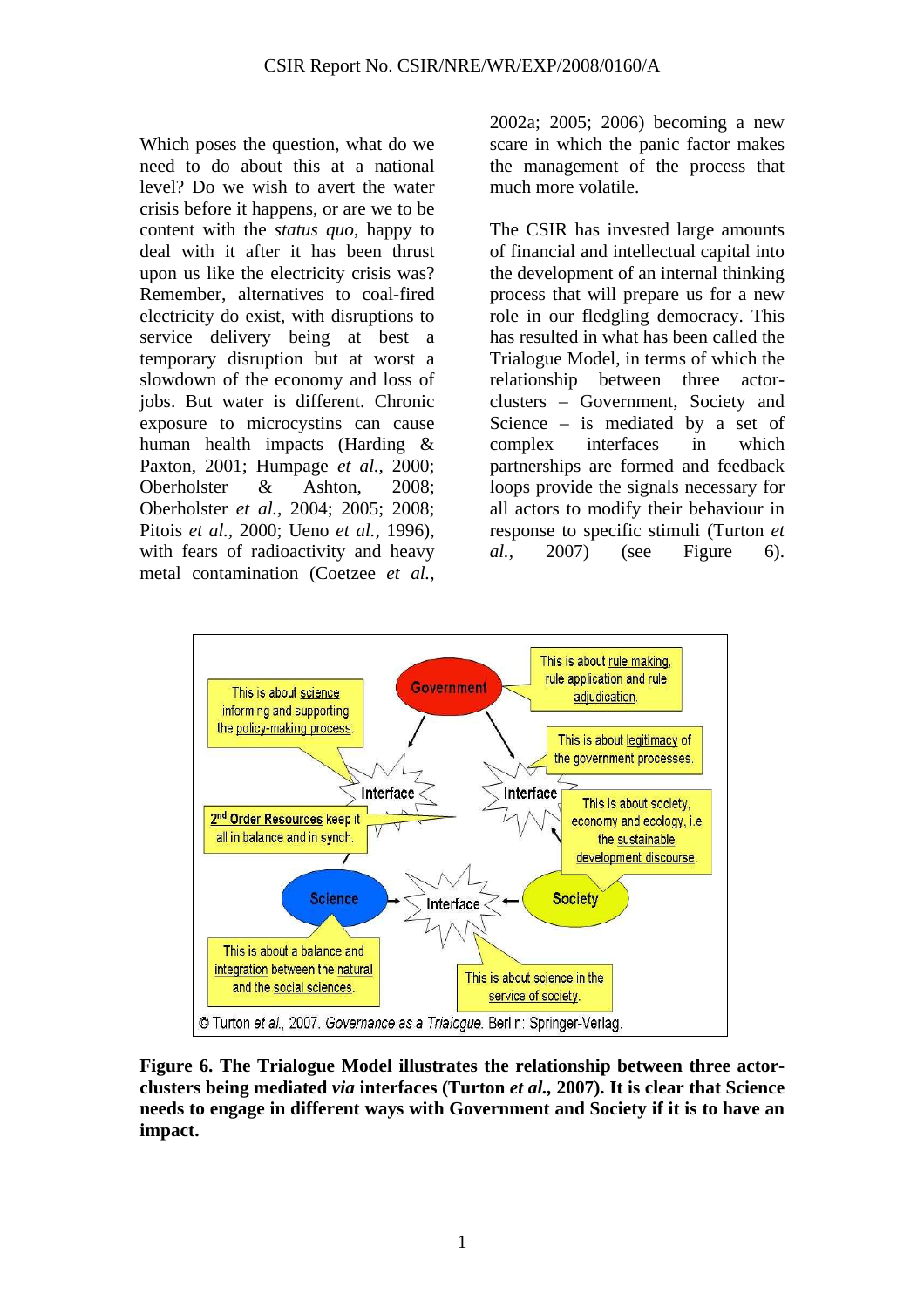I believe that it is the Trialogue approach, which will empower the CSIR to navigate the uncharted territory of these new waters. In this process, I see three critical challenges internal to the CSIR that will need to be managed if we are to succeed in playing our role in the mitigation of the looming water crisis suggested above:

Internal Challenge No. 1. **Communicating Science**. The way that we as scientists engage in the communication of our so-called academic consumables will change. Gone are the days when we generated technical solutions and tossed them over the fence hoping that they would hit a passing problem (to quote Pete Ashton). The feedback loops inherent to the Trialogue approach means that we will have to listen as much as speak, and become more responsive to the needs of our stakeholders. No more should we speak of clients and increasingly we must think of these as partners. We must also start to hold ourselves accountable to the citizens of this country, because it is their tax money that will be converted by the CSIR into useful Technical Ingenuity. Our communication will therefore have to be bold, honest and done *via* channels not familiar to most scientists – the mass media. That simply scares most scientists and they recoil in horror at the very thought of it.

**- Internal Challenge No. 2. Public Funding**. Sustained access to public funding is *the* new challenge. It is clear that the mixed funding model is failing (Walwyn & Scholes, 2006)(Figure 1) and that we have unintended consequences arising from this failure (Oberholster & Ashton, 2008; Van Vuuren, 2008). It is also clear that we cannot allow this to happen, because that failure will eventually lead to the total erosion of the national SET

capacity and the country will be the poorer. It is significant that it is public funding that has allowed for the massive breakthrough that occurred when the Water Research Commission (WRC) decided to fund the groundbreaking studies that revealed the existence of radionuclide and heavy metal contamination in streams downstream of gold mining activities (Coetzee *et al.,* 2006; Wade *et al.,* 2002; Turton, in prep). It is also significant that the WRC was willing to fund a study into human health arising from environmental risks in groundwater (Toens *et al.,* 1999) and is currently considering funding the first ever high confidence study of human health risks arising from chronic exposure to populations living adjacent to gold mining operations (CSIR, 2008). It is for this reason that we need more access to public funding, because it is the public nature of that funding that places the science generated back into the public domain. Private funding removes that science from the public domain, by placing contractual restrictions on both its scope and dissemination. Without this funding we simply cannot do Science in the Service of Society, because it exposes the CSIR as a national asset to the risk of being hijacked by private interests, which have no wish to open up these complex legacy issues, for various reasons. This is the unique contribution that the CSIR can make to deepen our democracy, by empowering society to engage with government and industry over issues that affect their daily lives. Very few scientists that I know have ever thought that they are engaged in this important task of deepening our democracy, but in essence that is what we are doing already. If you read the fine print, it is what we *should* be doing, because it is actually implicit in the second portion of our Parliamentary mandate.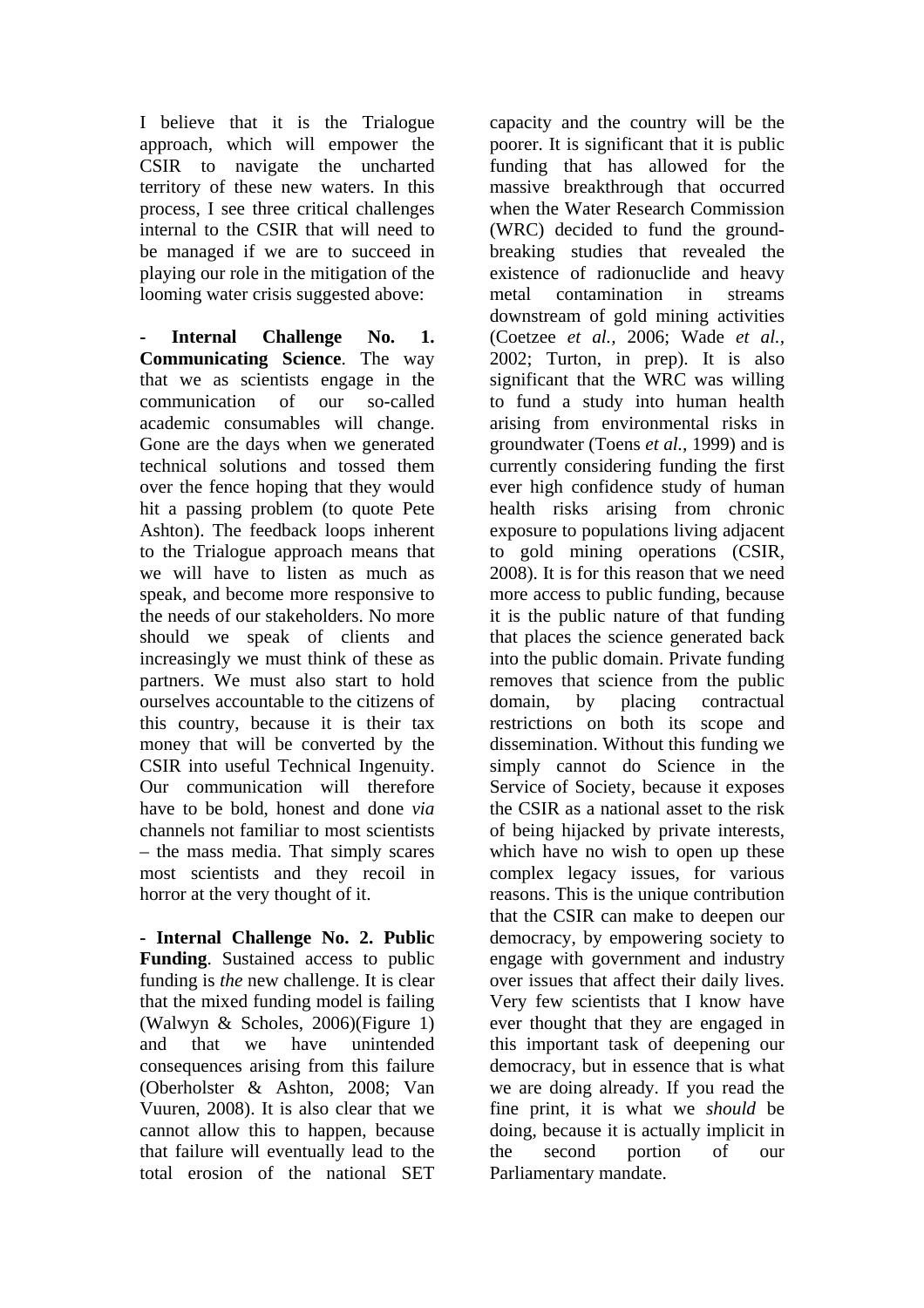**- Internal Challenge No. 3. Building Trust**. Trust is vital in a country, which is still engaged in nationbuilding, but has not yet adequately dealt with the legacy of a century of violence, abuse of power and nonaccountability. Trust is earned and in this regard the CSIR has a unique potential to act as honest broker when contested situations arise needing a robust scientific solution (Mmemezi, 2008; Smillie, 2008). I think here of the need to mitigate the impact of Acid Mine Drainage (AMD), from both the coal and gold sectors, which has the capacity, if left unmanaged, of destroying the last remaining water resource on which the economic aspirations of a 'nation' depend (Oelofse, 2008b). Likewise with the human health implications of cyanobacteria and microcystins and uncontrolled endocrine disruption arising from our loss of dilution, all of which will require a concerted effort to re-build the trust we need – the Social Ingenuity that has to be mobilized – if we are to find sustainable technical solutions to these vexing problems.

These are our internal challenges. The journey has already begun and even as I speak the CSIR is engaging with a specific Government Department about the possibility of developing a *National Water Quality Science, Technology and Policy Support Program*. Likewise we are engaging with other government departments in an effort to go back to the programstyle of managing parts of the CSIR. We are also engaging with major players in the energy sector that rely on coal as primary feedstock, because just as they are faced with the challenge of developing new energy, the CSIR is faced with the challenge of developing technologies that will create new water, some from acid mine drainage caused by their operations.

Significantly, the Natural Resource and Environment (NRE) unit at the CSIR has already made a decision to develop acid mine drainage and associated human health into a Flagship Program, based on recent recommendations made by the Research Advisory Panel (RAP). This new dispensation for SET will therefore be based on the Trialogue in which we engage more proactively, but always with integrity, because after all, good science is never afraid of robust public scrutiny and debate.

We can now answer the question posed in the opening statements of my presentation. The simple answer is that our parliamentary mandate says we must do two things: develop the SETbase for the national economy; and apply our minds to issues of national importance. We will do that using the Trialogue approach, a process that is already underway.

# **Three Strategic Water Quality Challenges**

Now to deal with the title of this presentation – the identification of three strategic water quality challenges that decision-makers need to now about (Turton, 2008b).

**As a result of the fact that we have lost our dilution capacity, we are now faced with an increasing water quality problem**. This will be addressed through the *National Water Quality Science, Technology and Policy Support Program* currently under development, in terms of which there will be three highly specific focal points. These are all based on three strategic challenges that decisionmakers in both government and the private sector are being confronted with on a daily basis (Turton, 2008b). These are the following: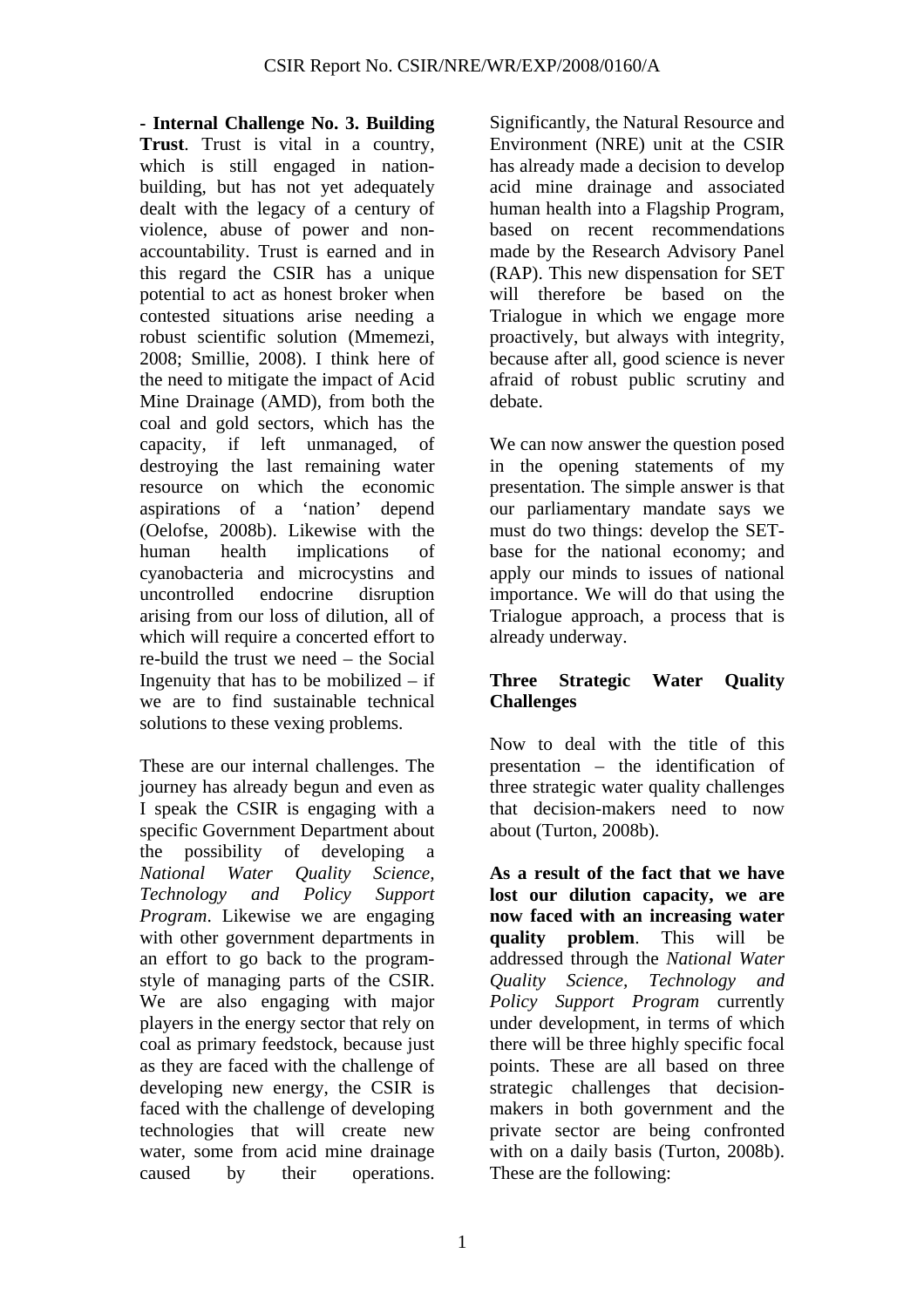**Strategic Challenge No. 1: National Quest for Sustainability**. South Africa is one of the few countries in the world that has legislated for sustainability in their national Constitution. We therefore need to turn these noble words into actual deeds supported by robust science. To this end the CSIR has already invested heavily in what is known as Sustainability Science. We need to now turn that theory (Burns *et al.,* 2006; Burns & Weaver, 2008) into concrete science, technology and policy. In that process our available scientific knowledge tells us that there are two major issues that are about to burst into the board rooms of large corporations and into the corridors of government power in Pretoria and Cape Town. These two issues are:

**(i) Acid Mine Drainage**. Our entire national energy strategy is largely based on coal as a feedstock. That dependence is complex and will not be easily changed (Oelofse, 2008b), so we have to focus our attention in the quest to develop sustainable solutions to AMD, both coal and gold-based. This is a highly complex issue and can only be overcome by leveraging all of our SET assets in a concerted and focussed National Strategic Program with all major players in both the energy sector (coal-based AMD) and mining sector (gold-based AMD) as fully-fledged partners. To do this we must move away from the current posture of being on a quest to hold corporations legally liable for legacy issues, because that drives them into defensive positions from which cooperation is not possible. In this regard we are already learning from the German experience after unification where similar challenges arose. We need to build robust partnerships, both nationally and globally, to achieve this objective. We also need to solve technical

problems that result in "new water" that is generated in a way that is both environmentally and economically sustainable. The SET component of this challenge will need to be robust, probably exceeding the combined capacity of all our existing research institutions, meaning that cooperation and partnerships are an absolute necessity. In this regard, the principle being applied is that the level of ingenuity needed to solve a problem, exceeds the level of ingenuity that created the problem in the first place. This means that by definition, no one institution will be able to solve this perplexing problem alone. Partnerships, and only partnerships working in a highly coordinated manner, will be capable of achieving this strategic objective. Leadership for this process will be a major challenge, given the complexities of the issue, the degree of transdisciplinarity needed to find viable solutions and the level of political and commercial sensitivities involved. The decision to appoint and mandate an appropriate person for this leadership role will thus be pivotal to the prognosis for any future success.

**(ii) Eutrophication**. South Africa, already highly water constrained, is now also faced with levels of eutrophication that are almost unprecedented globally. Left alone this will slowly poison our waters. rendering them useless for future economic development plans and driving up production costs for various industries, further undermining the South African economy. This also has major implications for a national population that already has a high level of people with compromised immune systems (Ashton & Ramasar, 2002). The science underpinning this was lost when the transition to the mixed funding model occurred (see Figure 1) (Van Vuuren, 2008). We need to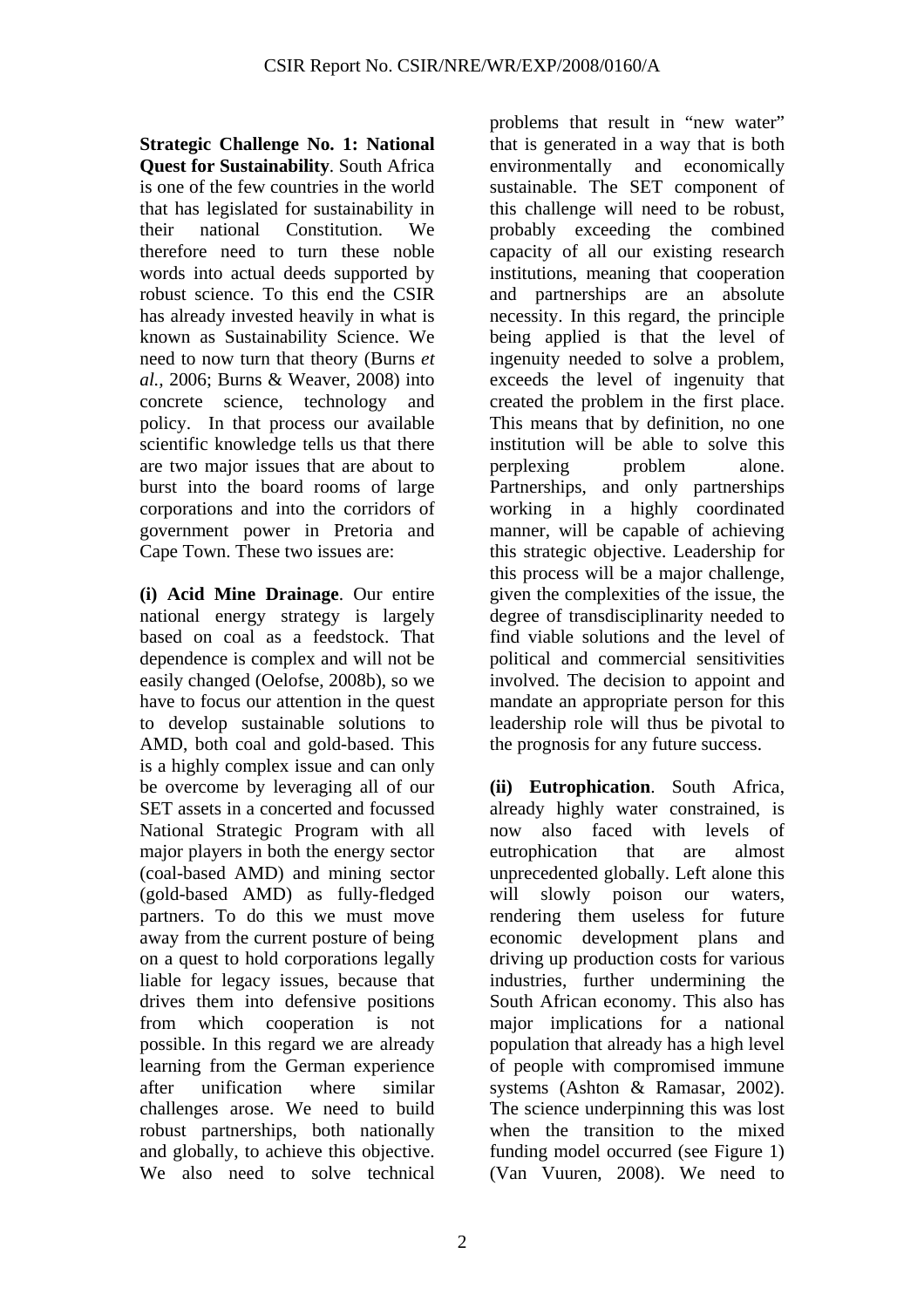rebuild that capacity as a matter of national priority and in this regard the recent decision by the WRC to revive the fight against eutrophication is to be welcomed and fully supported (Van Vuuren, 2008).

**Strategic Challenge No. 2: National Quest for Human Health**. South Africa has a number of health-related challenges (Hunter, 2003; Offringa *et al.,* 2007). One of the most notable is that associated with the scourge of HIV/AIDS that has left a substantial portion of our population with a compromised immune system (Ashton & Ramasar, 2002). Overlaid onto this is a developmental legacy that has exposed large portions of the human population to heavy metal and radionuclide contamination arising from more than a century of gold mining, much of which was largely unregulated (Adler *et al.,* 2007a; 2007b). This has many ramifications, which in my professional opinion, have not yet been unravelled in any concerted way. So, if we are to get serious about the science we do, we are going to have to show leadership in this regard (Turton, 2008b). This means focussing on the following known problem areas:

**- Microcystins.** South Africa has a microcystin load in our water storage impoundments that is amongst the highest in the world. The last serious science we did on this topic was in the decade before the start of the collapse noted in Figure 1. We need to rebuild that national capacity (Van Vuuren, 2008), specifically with respect to high confidence studies of human beings that might have been exposed to chronic doses of microcystin. That work will be costly, complex and politically sensitive, but we cannot allow these factors to cause us to waiver. No high confidence studies

have been done and this is bordering on the criminally negligent if we do not address this issue as a matter of national priority. We need to know if microcystins are causing human health problems (Hunter, 2003; Humpage *et al.,* 2000; Ueno *et al.,* 1996), specifically in communities that are immune-compromised, and then design intervention strategies based on this new robust science.

**- Endocrine Disrupting Chemicals**. South Africa also has a growing problem with endocrine disrupting chemicals (EDCs), driven largely by our loss of dilution. This means that EDCs are being recycled without being removed. This leads to concentration and bioaccumulation, so our focus needs to be on understanding the fate and pathways in order to design appropriate interventions, both technological and policy-related.

**- Partially Metabolized Medication**. Given our high HIV/AIDS rate, South Africa has a growing anti retro-viral (ARV) load, which passes like any other medication, through the body in partly metabolized forms. This means that we are going to be seeing higher levels of ARV in our rivers, which by implication means that these complex chemical compounds will be entering the human population over time, either through the drinking water stream or *via* produce that has been irrigated with contaminated water. This specific South African issue is nested in a bigger technical problem known as Pharmaceuticals and Personal Care Products (PPCP's), which is a growing global concern, but is sufficiently unique to warrant strategic attention on its own. We need to develop the science to understand this better. because nowhere else in the world is there a coincidence of loss of dilution and high levels of ARV use as in this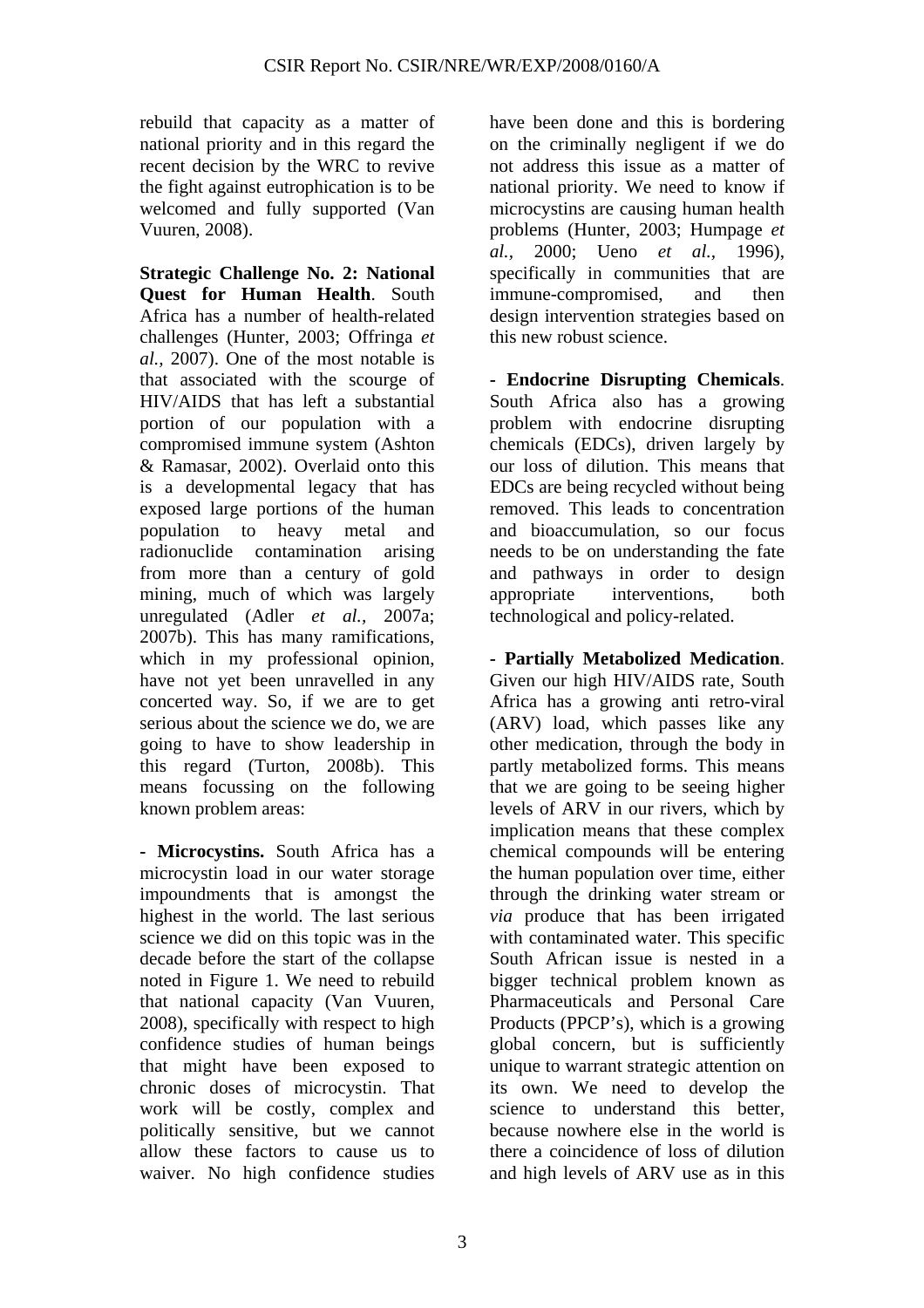country. This is clearly a national priority that has major political implications. This science might even be a world first, but it is certainly a national strategic priority in which we will have to take the lead.

 **- Radionuclide and Heavy Metal Contamination**. As a result of more than a century of largely unregulated gold mining, we now have a legacy of heavy metal and radionuclide contamination in rivers flowing out of most gold mining areas. We also have a high population density living in close daily contact with dust and sediment arising from mine tailings dams (large portions of SOWETO and the East and West Rand residential complexes are located on land that in most developed countries would be considered to be contaminated). South Africa has never done a high confidence study of off-mine populations to determine what the impact has been from chronic exposure to heavy metals and radionuclides (CSIR, 2008). This will be complex and costly, but we need such a study as a matter of national urgency.

**Strategic Challenge No. 3: National Quest for Climate Change Adaptation**. Given that our water resources have already been fully allocated, and in many cases overallocated, we have no more buffer capacity. This means that global climate change has very specific implications for us as a 'nation' to which we have not yet developed an adequate response (Hunter, 2003). Therefore we need to start by focussing on the following key areas of strategic importance:

**- Cyanobacteria.** While Al Gore's movie "An Inconvenient Truth" tells us to be afraid of sea level and temperature rise *in the future*, our own

science is showing us that we are being threatened by toxic microcystins produced by cyanobacteria *at present* (Harding & Paxton, 2001; Oberholster & Ashton, 2008) **to which we have no known solution**. The future is already here and Al Gore's movie is merely causing us to take our eye off the ball, because there is tentative evidence that cyanobacteria population dynamics are influenced, at least in part, by changing ambient temperatures in our water bodies (Hunter, 2003). We therefore need to revive the National Eutrophication Program that collapsed at the end of the 1980's (Van Vuuren, 2008) (see Figure 1) in order to understand the exact linkages between climate change and cyanobacteria. Current indicators are that there is a link, but we need to drill down in greater detail to truly understand this with a higher degree of certainty.

**- Dilution Capacity.** Given that South Africa has lost its dilution capacity, we need to understand exactly what climate change will do to our national water resource that is so vital to our economic and social survival (Turton, 2008b). More specifically will future coal combustion, in the face of reduced precipitation, mean an increase in acid rain? What will this do to our agricultural production capacity? How will this change soil chemistry? What will the impact be on rivers and wetlands already under stress? Will this cause an increased mobilization of radionuclides and heavy metals? How will this impact on EDCs? Will this trigger additional eutrophication as iron and phosphate is mobilized from sediments? These are all complex questions that need a focussed and concerted scientific effort to answer reliably.

**- Ecosystem Thresholds.** Given that so much of our current effluent streams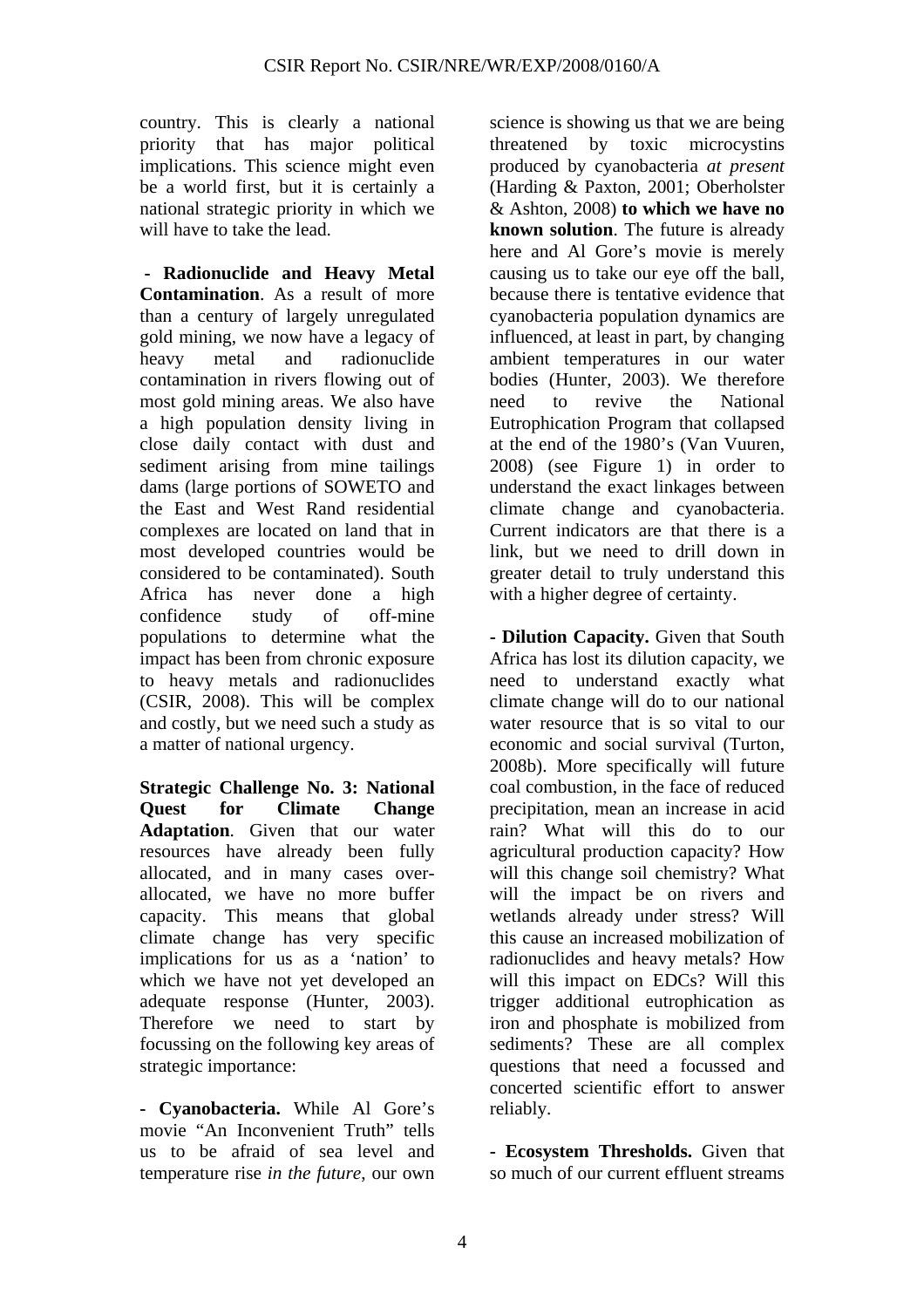enter aquatic ecosystems often *through* terrestrial ecosystems, we need to understand their dynamics better, specifically with regard to their assimilative capacity as environmental sinks for heavy metals, radionuclides, EDCs, ARVs and the myriad of chemical pollutants we discharge daily. More specifically, we need to know if climate change will nudge any of these aquatic ecosystems across thresholds, pushing them into catastrophic collapse, such as that already in existence in the Hartebeespoort and Roodeplaat Dam systems.

What I have presented here is the embryo of what is hopefully going to become the *National Water Quality Science, Technology and Policy Support Program*, which will reverse the trend noted by Walwyn and Scholes (2006) (see Figure 1). This Program needs of necessity to be bold and ambitious. It must have ambitious targets such as producing 50 PhD graduates after ten years, 200 MSc graduates after the same time period, and a range of patents designed to overcome the problems presented above in a way that is both financially viable and ecologically sustainable. This means working closely with every university in the country, because they will be unable to produce this number of graduates alone, and only universities have the legal mandate to do this. In this Program the CSIR would become the "space" in which human capacity is nurtured in a highly structured manner, probably with many of the existing Principal and Chief Scientists being appointed as Extraordinary Professors in these partnership universities, simply to create the supervisory capacity needed for such a massive undertaking. This can only happen if the CSIR funding model is changed, because as it now stands, those Principal and Chief

Scientists are the mainstay of cash generation and therefore institutional survival, rather than of the development of Technical Ingenuity in the national interest.

The CSIR funding model is thus a question of fundamental national significance, and the way we deal with it will be an example of Social Ingenuity creating the capacity to generate future Technical Ingenuity as defined by Homer-Dixon (2000).

If Kennedy could commit his nation to putting a man on the moon in a decade, why can we, as a 'nation', not commit ourselves to overcoming impediments to the quality of life that each South African citizen deserves? Why can we not decide to solve the problem of AMD in a decade, so that our mining can continue without the albatross of externalizing production costs around the necks of major mining houses?

I believe we *can* do these things. I believe we *should* do these things. I believe it is *noble* to do these things. But I believe we are *negligent* if we fail to do these things. This sums up what I think about these issues, specifically with respect to the way that the SET Leadership within NRE should be applying their collective minds to problems of national strategic importance.

I wish you luck as you grapple with these issues over the next few days, months and years. I close by saying that the new role of the CSIR will be to deepen our democracy by generating high quality science that is mostly uncontested, presented in a way that helps the public, government and corporations to engage in complex debates that will slowly transform South Africa from a non-accountable oligarchy into a fully accountable democracy in which every citizen can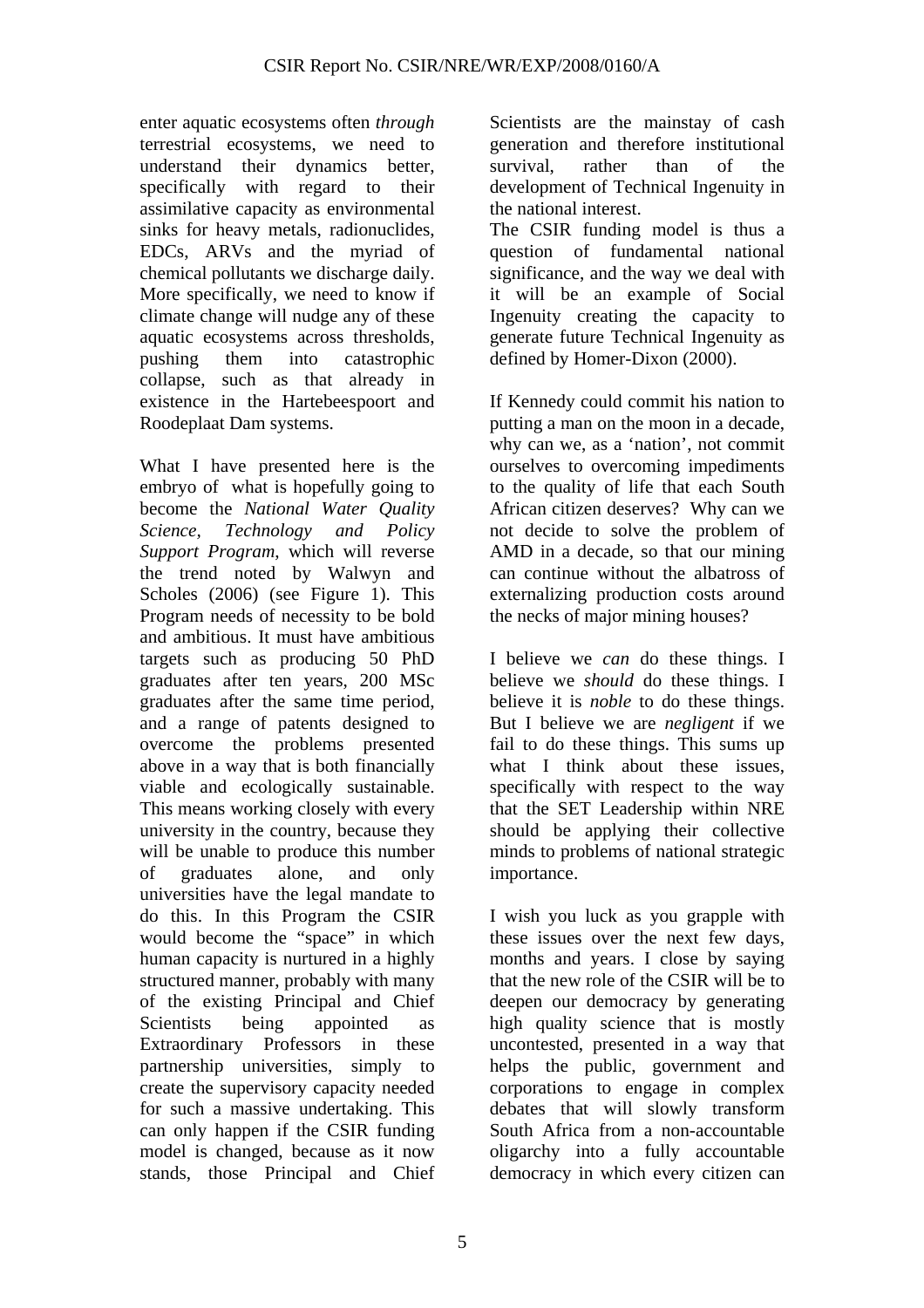reach their full human potential, in a life based on dignity.

This is what I call Science in the Service of Society and that I believe is our new mission at the CSIR.

## **Bibliography**

**Adler, R., Funke, N., Findlater, K. & Turton, A.R.** 2007(a). *The Changing Relationship between the Government and the Mining Industry in South Africa: A Critical Assessment of the Far West Rand Dolomitic Water Association and the State Coordinating Technical Committee.* Pretoria: Council for Scientific and Industrial Research (CSIR).

**Adler, R.A., Claassen, M., Godfrey, L. & Turton, A.R.** 2007(b). Water, Mining and Waste: An Historical and Economic Perspective on Conflict Management in South Africa. In *The Economics of Peace and Security Journal*. (2)2 Pp 32 – 41.

**Aneck-Hahn, N.H., Schulenburg, G.W., Bornman, M.S., Farias, P & de Jager C.** 2007. Impaired Semen Quality Associated with Environmental DDT Exposure in Young Men Living in a Malaria Area in the Limpopo Province, South Africa. *Journal of Andrology*. (28)3 Pp 423-434.

**ASGISA**, 2006. People – Planet – Prosperity: A Strategic Framework for Sustainable Development in South Africa. Draft Discussion Document for Public Comment, 29 September 2006. Circulated at the NEAF Workshop: Mainstreaming of the Environment into Development Issues and Opportunities relating to ASGISA (Accelerated and Shared Growth Initiative for South Africa). Pretoria:

Department of Environmental Affairs and Tourism (DEAT).

**Ashton, P.J. & Haasbroek, B.** 2002. Water Demand Management and Social Adaptive Capacity: A South African Case Study. In **Turton, A.R. & Henwood, R.** (Eds.) *Hydropolitics in the Developing World: A Southern African Perspective*. Pretoria: African Water Issues Research Unit (AWIRU). Pp 187-204.

**Ashton, P.J., Hardwick, D. & Breen, C.M.** 2008. Changes in water availability and demand within South Africa's shared river basins as determinants of regional socialecological resilience. In: **Burns, M.J. & Weaver, A.v.B.** (Eds.) *Advancing Sustainability Science in South Africa*. Stellenbosch: Stellenbosch University Press. Pp 279 – 310.

**Ashton, P.J. & Ramasar, V.** 2002. Water and HIV/AIDS: Some Strategic Considerations in Southern Africa. In **Turton, A.R. & Henwood, R.** (Eds.) 2002. *Hydropolitics in the Developing World: A Southern African Perspective*. Pretoria: African Water Issues Research Unit (AWIRU). Pp 217-235.

**Ashton, P. & Turton, A.R.** 2005. Transboundary Water Resource Management in Southern Africa: Opportunities, Challenges and Lessons Learned. In **Wirkus, L.** (Ed.) *Water, Development and Cooperation – Comparative Perspectives: Euphrates-Tigris and Southern Africa*. Bonn: Bonn International Centre for Conversion (BICC). Pp  $5 - 32$ . **Ashton, P.J. & Turton, A.R.** 2008 (in press). Water and security in sub-Saharan Africa: Emerging concepts and their implications for effective water Resource management in the southern African region. In: **Brauch,**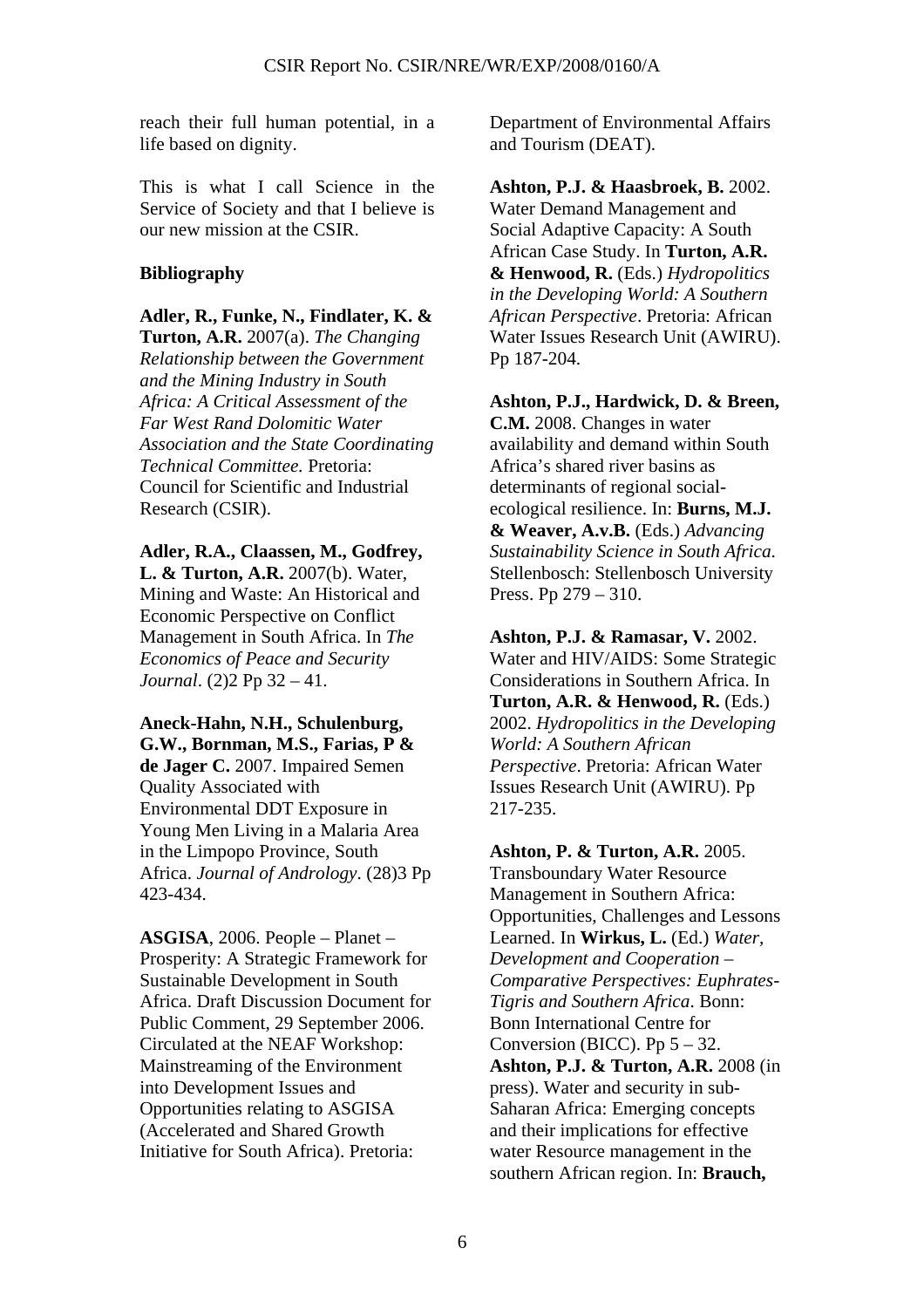**H.-G., Grin, J., Mesjasz, C., Krummenacher, H., Behera, N.C., Chourou, B., Spring, U.O., Liotta, P.H. & Kameri-Mbote, P.** (Eds), *Facing Global Environmental Change: Environmental, Human, Energy, Food, Health and Water Security Concepts – Volume IV*. Berlin: Springer-Verlag. Pp 665 – 678.

## **Barbier, E. & Homer-Dixon, T.F.**

1996. *Resource Scarcity, Institutional Adaptation, and Technical Innovation: Can Poor Countries Attain Endogenous Growth?* Washington, D.C.: American Association for the Advancement of Science.

**Basson, M.S.** 1995. South African Water Transfer Schemes and their Impact on the Southern African Region, in **Matiza, T., Craft, S. & Dale, P.** (Eds.) *Water Resource Use in the Zambezi Basin. Proceedings of a Workshop held in Kasane, Botswana, 28 April - 2 May 1993.* Gland, Switzerland: IUCN.

**Bega, S.** 2008(a). Living in Fear of a Toxic Tsunami. *Saturday Star*. 12 April 2008.

**Bega, S.** 2008(b). Our Tainted Lives in Mining's Ground Zero. *Saturday Argus*. 12 April 2008.

**Blanchon, D. & Turton, A.R.** 2005. Les Transferts Massifs d'Eau en Afrique du Sud. In **Lasserre, F.** (Ed.) *Transferts Massifs d'Eau: Outils de Development ou Instruments de Pouvoir?* (In French). Sainte-Foy, Quebéc: Presses de l'Université du Québec. Pp 247 – 283. **Bornman, M.S., Delport, R., Becker, P., Risenga, S.S. & de Jager, C.P.** 2005. Urogenital birth defects in neonates from a high-risk malaria area in Limpopo Province, South Africa. *Epidemiology*. (16)5. S126 – 127.

**Burns, M., Audouin, M. & Weaver, A.** 2006. Advancing Sustainability Science in South Africa. *South African Journal of Science.* (102) Pp 379-384.

**Burns, M.J. & Weaver, A.v.B.** (Eds.) 2008. *Advancing Sustainability Science in South Africa*. Stellenbosch: Stellenbosch University Press.

**Buzan, B.** 1991. *People, States and Fear. An Agenda for International Security Studies in the Post-Cold War Era.* London: Harvester Wheatsheaf.

**Cobbing, J.E.** 2008. Institutional Linkages and Acid Mine Drainage: The Case of the Western Basin in South Africa. In **Patrick, M.J., Rascher, J. & Turton, A.R.** (Eds) Reflections on Water in South Africa, Special Edition of *International Journal of Water Resource Development*. (24)3 Pp 451-462.

**Coetzee, H.** 1995. Radioactivity and the Leakage of Radioactive Waste Associated with Witwatersrand Gold and Uranium Mining. In **Merkel, B. J., Hurst S., Löhnert E.P. & Struckmeier W.** (Eds.) Proceedings Uranium Mining and Hydrogeology 1995, Freiberg, Germany: *GeoCongress* **1**. – 583 S.; Köln (von Loga; ISBN 3-87361-256-9).

**Coetzee, H., Wade, P., Ntsume, G. & Jordaan, W.** 2002(a). *Radioactivity Study on Sediments in a Dam in the Wonderfonteinspruit Catchment. DWAF Report.* Pretoria: Department of Water Affairs and Forestry. **Coetzee, H., Wade, P. & Winde, F.**  2002(b). Reliance on Existing Wetlands for Pollution Control Around the Witwatersrand Gold/Uranium Mines in South Africa – Are They Sufficient? In **Merkel, B.J., Planer-Friederich, B. & Wolkersdorfer, C.**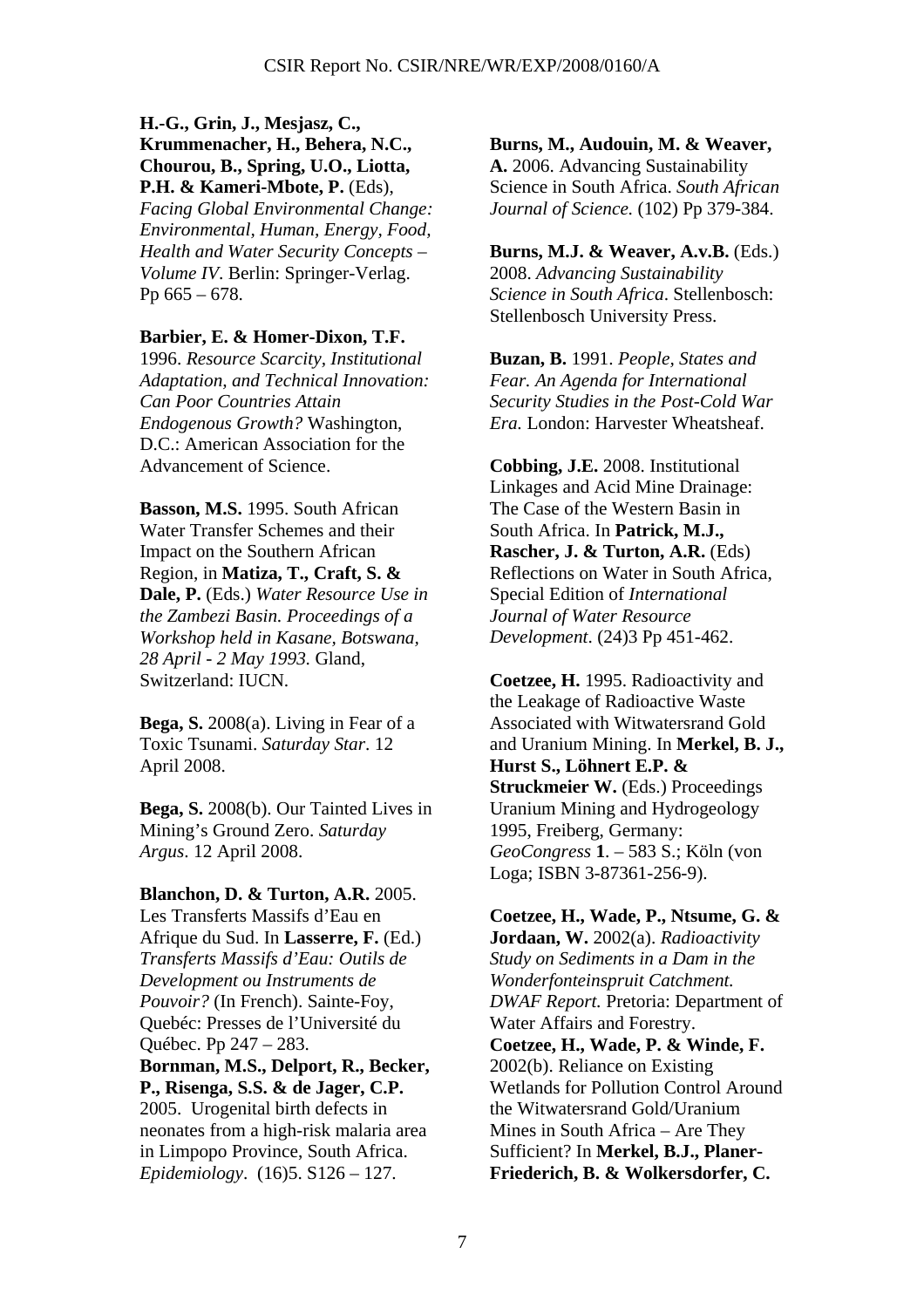(Eds.). 2002. *Uranium in the Aquatic Environment.* Berlin: Springer. Pp 59- 65.

### **Coetzee, H., Venter, J. & Ntsume, G.**

2005. *Contamination of Wetlands by Witwatersrand Gold Mines – Processes and the Economic Potential of Gold in Wetlands. Council for Geosciences Report No. 2005-0106*. Pretoria: Council for Geosciences.

## **Coetzee, H., Winde, F. & Wade,**

P.W. 2006. An Assessment of Sources, Pathways, Mechanisms and Risks of Current and Potential Future Pollution of Water and Sediments in Gold-Mining Areas of the Wonderfonteinspruit Catchment. WRC Report No. 1214/1/06. Pretoria: Water Research Commission.

**CSIR.** 1984. *Annual Report of the National Chemical Laboratory. CSIR Special Report CHEM 265*. Pretoria: Council for Scientific and Industrial Research (CSIR).

**CSIR.** 2008. *High Confidence Study of Children Potentially Affected by Radionuclide and Heavy Metal Contamination Arising from the Legacy of Mine Water Management Practices on the Far West Rand of South Africa*. Project Concept Note, dated 26/2/2008. Pretoria: Council for Scientific and Industrial Research (CSIR).

**Dalvie, M.A., Cairncross, E., Solomon, A. & London, L.** 2003. Contamination of rural surface and ground water by endosulfan in farming areas of the Western Cape, South Africa. *Environmental Health*. (2)1 Pp 1.

**Davies, B.R. & Day, J.** 1998. *Vanishing Waters*. Cape Town: University of Cape Town Press. **DWAF.** 2008. *State of South Africa's Water Infrastructure*. Pretoria: Department of Water Affairs and Forestry (DWAF).

**Edgecombe, R.** 1986. The Mfecane or Difaqane, in **Cameron, T. and Spies, S.B.** (Eds.), *New History of South Africa in Word and Image* (Afrikaans). Cape Town: Human & Rousseau.

**Hasian, M**. 2003. The "hysterical" Emily Hobhouse and Boer War Concentration Camp controversy. In *Western Journal of Communication*, March 2003. Available online at http://www.accessmylibrary.com/coms 2/summary\_0286-23546431\_ITM

**Harding, W.R. & Paxton, B.R.** 2001. *Cyanobacteria in South Africa: A Review*. Water Research Commission Report No. TT 153/01. Pretoria: Water Research Commission. Pp 165.

**Heyns, P.** 2002. Interbasin Transfer of Water between SADC Countries: A Development Challenge for the Future. In **Turton, A.R. & Henwood, R.** (Eds.) *Hydropolitics in the Developing World: A Southern African Perspective.* Pretoria: African Water Issues Research Unit (AWIRU). Pp. 157-176.

### **Hobbs, P.J. & Cobbing, J.E., 2007.**

A Hydrogeological Assessment of Acid Mine Drainage Impacts in the West Rand Basin, Gauteng Province. Report No.

CSIR/NRE/WR/ER/2007/0097/C. CSIR/THRIP. Pretoria: Republic of South Africa.

**Hobbs, P., Oelofse, S.H.H. & Rascher, J.** 2008. Management of Environmental Impacts from Coal Mining in the Upper Olifants River Catchment as a Function of Age and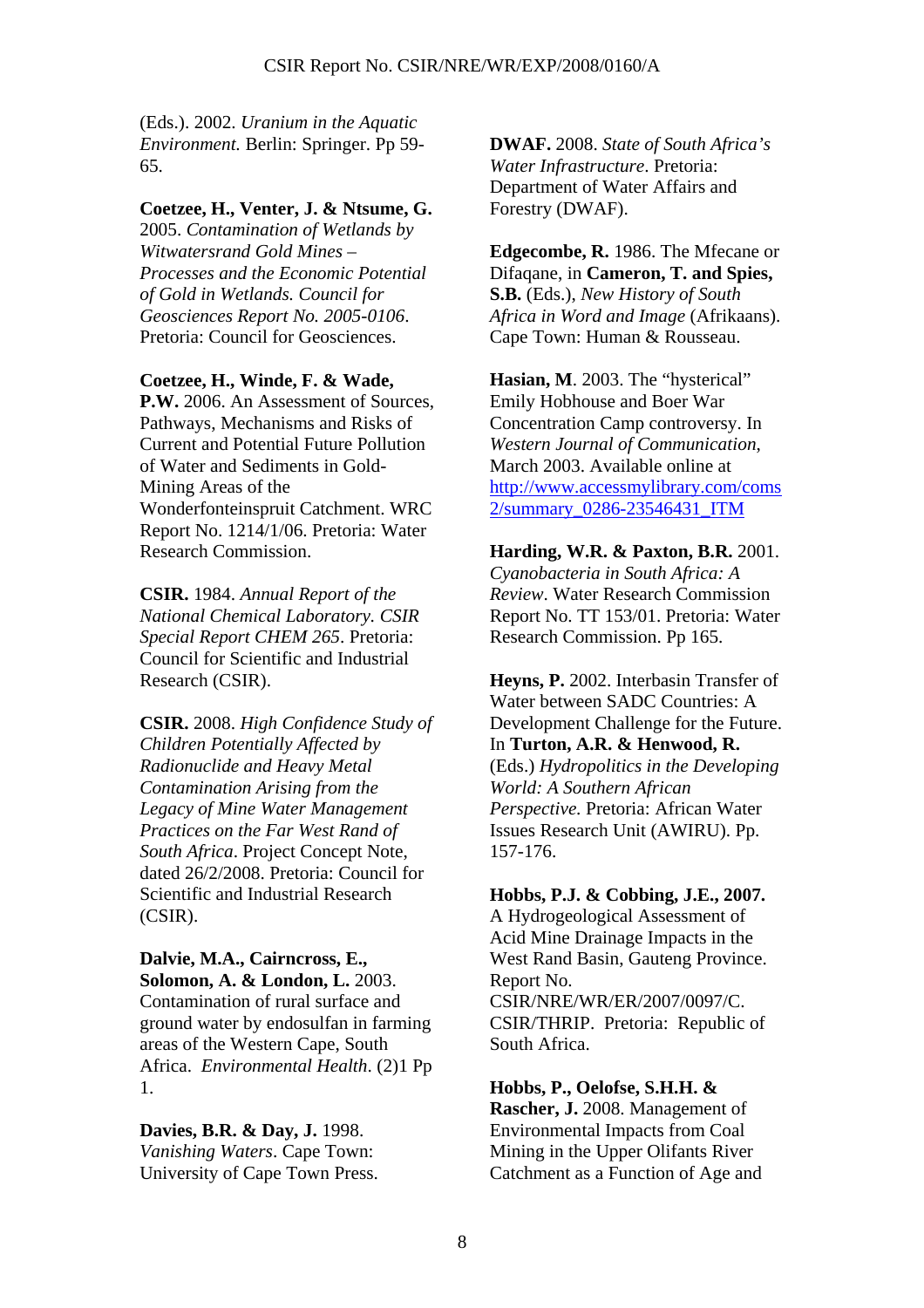Scale. In **Patrick, M.J., Rascher, J. & Turton, A.R.** (Eds) Reflections on Water in South Africa, Special Edition of *International Journal of Water Resource Development*. (24)3 Pp 417- 432.

**Hobhouse, E.** 1901. *Report of a visit to the camps of women and children in the Cape and Orange River Colonies*. London: Friars Printing Association Ltd.

**Hobhouse, E.** 1907. *The Brunt of War and Where it Fell*. Portrayer Publishers: London.

## **Homer-Dixon, T.F.** 1994.

Environmental Scarcities and Violent Conflict: Evidence from Cases, in *International Security*. (19)1 Pp 5-40.

**Homer-Dixon, T.** 1995. The Ingenuity Gap: Can Poor Countries Adapt to Resource Scarcity? In *Population and Development*. (21)3 Pp 587-612.

**Homer-Dixon, T.F**. 1996. Environmental Scarcity, Mass Violence and the Limits to Ingenuity, in *Current History*. (95) Pp 359-365.

**Homer-Dixon, T.F.** 1999. *Environment, Scarcity and Violence*. Princeton, NJ: Princeton University Press.

**Homer-Dixon, T.F.** 2000. *The Ingenuity Gap*. London: Jonathan Cape.

**Humpage, A.R., Hardy, S.J., Moore, E.J., Froscio, S.M. & Falconer, I.R.** 2000. Microcystins (cyanobacterial toxins) in drinking water enhance the growth of aberrant crypt foci in the colon. *Journal of Toxicology and Environmental Health*. (61) Pp 101- 111.

**Hunter, P.R.** 2003. Climate Change and Waterborne and Vector-borne Disease. In *Journal of Applied Microbiology*. (94); 37 – 46.

**IWQS**. 1999. *Report on the Radioactivity Monitoring Programme in the Mooi River (Wonderfonteinspruit) Catchment. Report No. N/C22/00/RPQ/2399.* Pretoria: Institute for Water Quality Studies.

**Johnston, S. & Bernstein, A.** 2007. *Voices of Anger: Protest and Conflict in Two Municipalities. Report to the Conflict and Governance Facility (CAGE).* Johannesburg: The Centre for Development and Enterprise. ISBN 10:0-9584697-8-4 and ISBN 13: 978- 0-9584697-8-4.

**Johnston, N. & Wolmarans, R.** 2008. Xenophobic Violence Grips Johannesburg. *Mail & Guardian*. 23 May 2008. Available online http://www.mg.co.za/articlePage.aspx? articleid=339509&area=/breaking\_new s/breaking\_news\_national/

**Kempster, P.L., Van Vliet, H.R., Looser, U., Parker, I., Silberbauer, M.J. & Du Toit, P.** 1996. *Overview of Radioactivity in Water Sources: Uranium, Radium and Thorium. Final Report*, IWQS-No. N/0000/00/RPQ/0196. Pretoria: Institute for Water Quality Studies.

**Meer, F.** 1990. *Higher than Hope*. London: Harper Collins. **Mills, G. & Williams, D.** 2006. *Seven Battles that Shaped South Africa.* Cape Town: Tafelberg.

**Mmemezi, H.M.Z.** 2008. Official letter of support from the West Rand District Municipality under reference 12/2/1/3 dated 12 May 2008 entitled Epidemiological Study: Tooth Fairy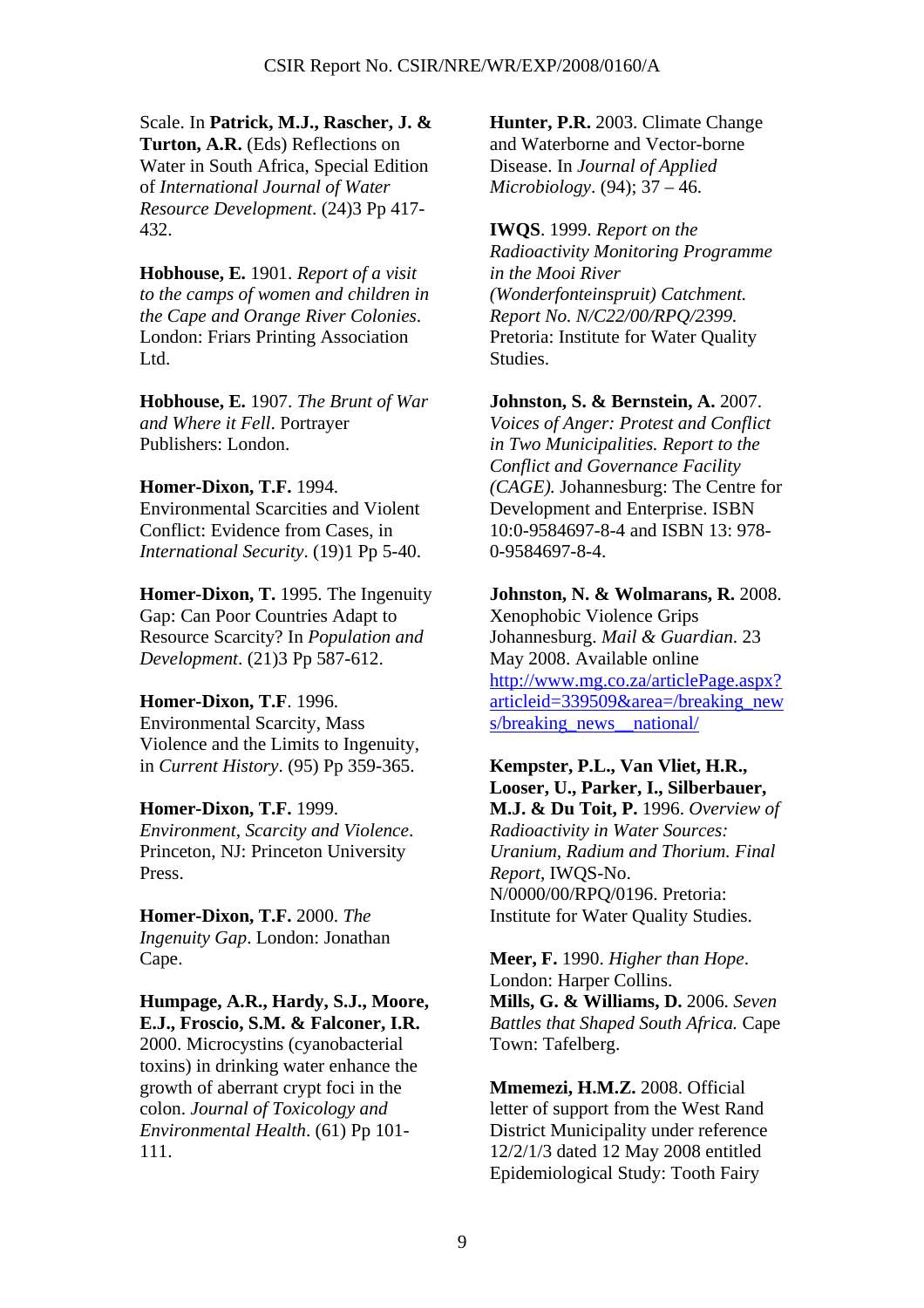Project, signed by Councillor Mmemezi in his capacity as Portfolio Chairperson: Infrastructure.

**NWRS.** 2004. *National Water Resource Strategy.* Pretoria: Department of Water Affairs and Forestry (DWAF). Available online at http://www.dwaf.gov.za/Documents/P olicies/NWRS/Default.htm

**Nyathi, S.** 2008. No Water – No Vote. *News 24.* Accessed Online http://www.news24.com/News24/Sout h\_Africa/News/0,,2-7-1442\_2326211,00.html

## **Oberholster, P.J. & Ashton, P.J.**

2008. *State of the Nation Report: An Overview of the Current Status of Water Quality and Eutrophication in South African Rivers and Reservoirs.*  Parliamentary Grant Deliverable. Pretoria: Council for Scientific and Industrial Research (CSIR).

**Oberholster, P.J., Botha, A-M. & Grobbelaar, J.U.** 2004 *Microcystis aeruginosa*: Source of toxic

microcystins in drinking water. *Africa Journal of Biotechnology.* (3) Pp159- 168.

**Oberholster, P.J., Botha, A-M. &** 

**Cloete, T.E.** 2005 An overview of toxic freshwater cyanobacteria in South Africa with special reference to risk, impact and detection by molecular marker tools. *Biokem.* (17) Pp 57-71.

**Oberholster, P.J., Cloete, T.E., van Ginkel, C., Botha, A-M. & Ashton,** 

**P.J**. 2008. *The use of remote sensing and molecular markers as early warning indicators of the development of cyanobacterial hyperscum crust and microcystin-producing genotypes in the hypertrophic Lake Hartebeespoort, South Africa.* Pretoria: Council for

Scientific and Industrial Research (CSIR).

**Oelofse, S.H.H.** 2008(a). Protecting a Vulnerable Groundwater Resource from the Impacts of Waste Disposal: A South African Waste Governance Perspective. In **Patrick, M.J., Rascher, J. & Turton, A.R.** (Eds) Reflections on Water in South Africa, Special Edition of *International Journal of Water Resource Development*. (24)3 Pp 477-490.

**Oelofse, S.H.H.** 2008(b). Mine Water Pollution – Acid Mine Decant, Effluent and Treatment: Consideration of Key Emerging Issues that may Impact the State of the Environment. Pretoria: Department of Environmental Affairs and Tourism (DEAT). Available online at http://soer.deat.gov.za/docport.aspx?m

 $=97$ &d=28

**Oelofse, S.H.H., Hobbs, P.J., Rascher, J. & Cobbing, J. 2007.** The Pollution and Destruction Threat of Gold Mining Waste on the Witwatersrand: A West Rand Case Study. Paper presented at the 10th International Symposium on Environmental Issues and Waste management in Energy and Mineral Production (SWEMP, 2007), Bangkok 11-13 December 2007.

**Offringa, G., Mjoli, N., Venter, S.N., Kfir, R. & Moolman, A.** 2007. A New Strategic Framework for Water-Related Health Research. In *Water SA*.  $(33)$ 5. Pp 589 – 592.

**Ohlsson, L.** 1999. *Environment, Scarcity and Conflict: A Study of Malthusian Concerns*. Department of Peace and Development Research. University of Göteborg. ISBN 91- 87380-43-9.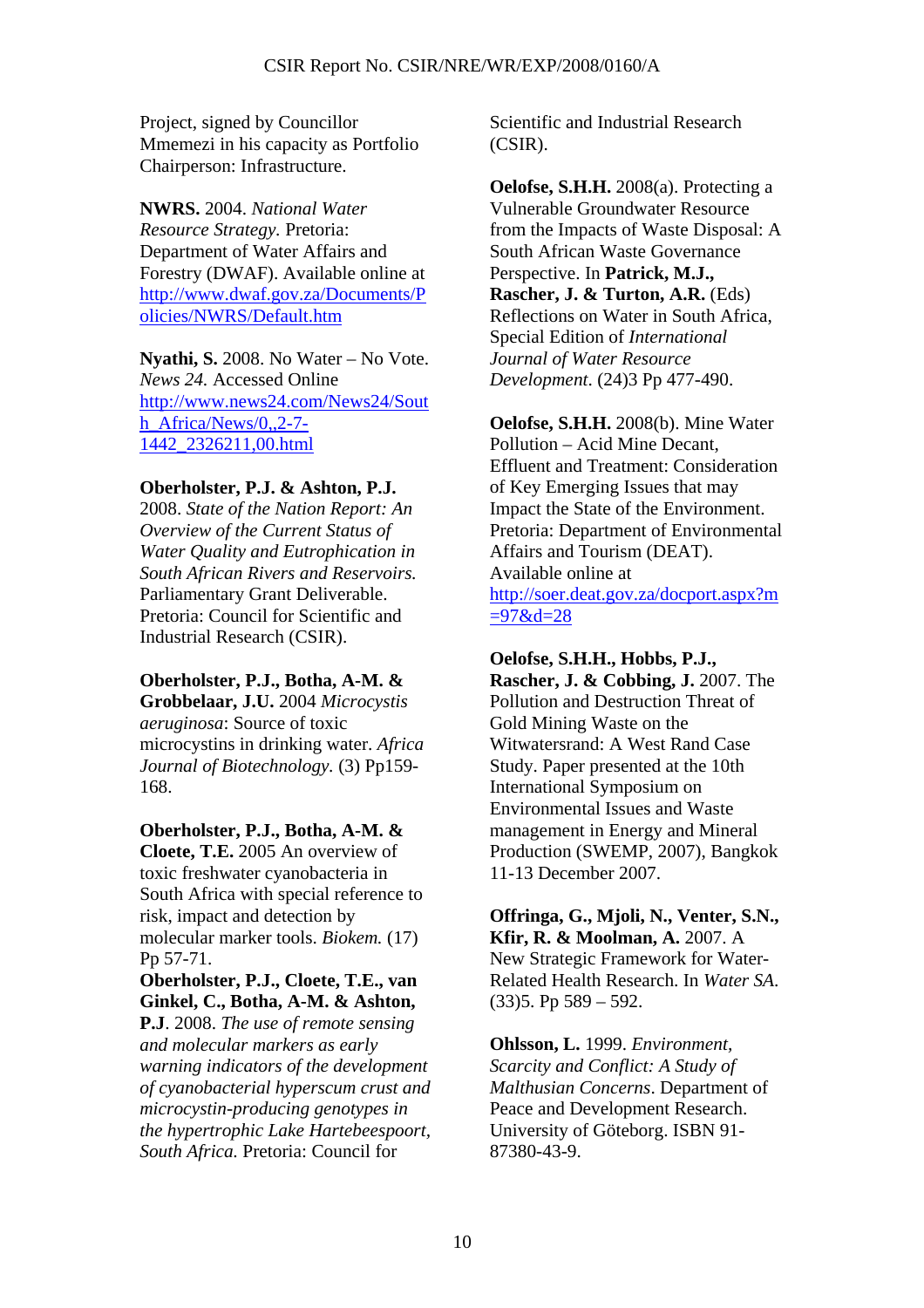**Ohlsson, L & Turton, A.R.** 1999. The Turning of a Screw. Paper presented in the Plenary Session of the  $9<sup>th</sup>$ Stockholm Water Symposium "Urban Stability through Integrated Water-Related Management", hosted on 9-12 August by the Stockholm International Water Institute (SIWI) in Sweden. Also available as *MEWREW Occasional Paper No. 19* from Website http://www.soas.ac.uk/Geography/Wat erIssues/OccasionalPapers/home.html

**Peires, J.** 2003. *The Dead Will Arise. Nongqawuse and the Great Xhosa Cattle-Killing of 1856-7. History of Political Thought*. Johannesburg: Jonathan Ball Publishers (Pty) Ltd.

#### **Percival, V. & Homer-Dixon, T.**

1995. *Environmental Scarcity and Violent Conflict: The Case of South Africa.* Washington: American Association for the Advancement of Science.

**Percival, V. & Homer-Dixon, T.** 1998. Environmental Scarcity and Violent Conflict: The Case of South Africa, in *Journal of Peace Research*. (35)3 Pp 279-298.

#### **Percival, V. & Homer-Dixon, T.**

2001. The Case of South Africa, in **Diehl, P.F. & Gleditsch, N.P.** (Eds.) *Environmental Conflict*. Boulder: Westview Press. Pp 13 – 35.

### **Pitois, S., Jackson, M.H. & Wood,**

**B.J.B.** 2000. Problems associated with the presence of cyanobacteria in recreational and drinking water. *International Journal of Environmental Health Research*. (10) Pp 203-218.

**SAICE.** 2008. Presentation to Parliamentary Portfolio Committee on Water Affairs and Forestry. Cape

Town. 4 June 2008. Cape Town: South African Institute of Civil Engineers (SAICE).

**Sibanda, B.** 2008. Falling Economic Standards Cause Xenophobia in South Africa. *Afrik.com*. 14 May 2008. http://en.afrik.com/article13586.html

**Slabbert, J. L., Venter, E. A.,** 

**Moletsane, M., van Wyk, J. H., Schillack, V., Aneck-Hahn, N. H. & Marais, P.** 2007(a). An investigation into the occurrence of steroidal hormones (estrogens) in sewage effluent using biological/biochemical and chemical techniques: 2003-2005. In **Burger, A.E.C.** (Ed.), 2007. *Implementation of a Research Programme for Investigating Endocrine Disrupting Contaminants in South African Water Systems.* Vol. 2, Appendix 3C. WRC Report No. 1402/1/07. Pretoria. v + 20 pages.

**Slabbert, J. L., Venter, E. A., Moletsane, M., van Wyk, J. H., Blaise, C. & Aneck-Hahn, N. H.** 2007(b). An investigation of the estrogenic activity in water from selected drinking water treatment processes. Report to the Water Research Commission by CSIR Natural Resources and the Environment. Report Number 1532/1/07. xvii + 52 pages.

**Smillie, S.** 2008. Tooth Fairy Project May Reveal Effect of Uranium. *The Star,* 18/3/2008, Pp 10.

## **Snaddon, C.D., Davies, B.R. &**

**Wishart, M.J.** 1999. *A Global Overview of Inter-Basin Water Transfer Schemes, with an Appraisal of their Ecological, Socio-Economic and Socio-Political Implications, and Recommendations for Their Management.* Water Research Commission Report No. TT120/00. Pretoria: Water Research Commission.

#### **Spitz, R. & Chaskalson, M.** 2000.

*The Politics of Transition: A Hidden History of South Africa's Negotiated*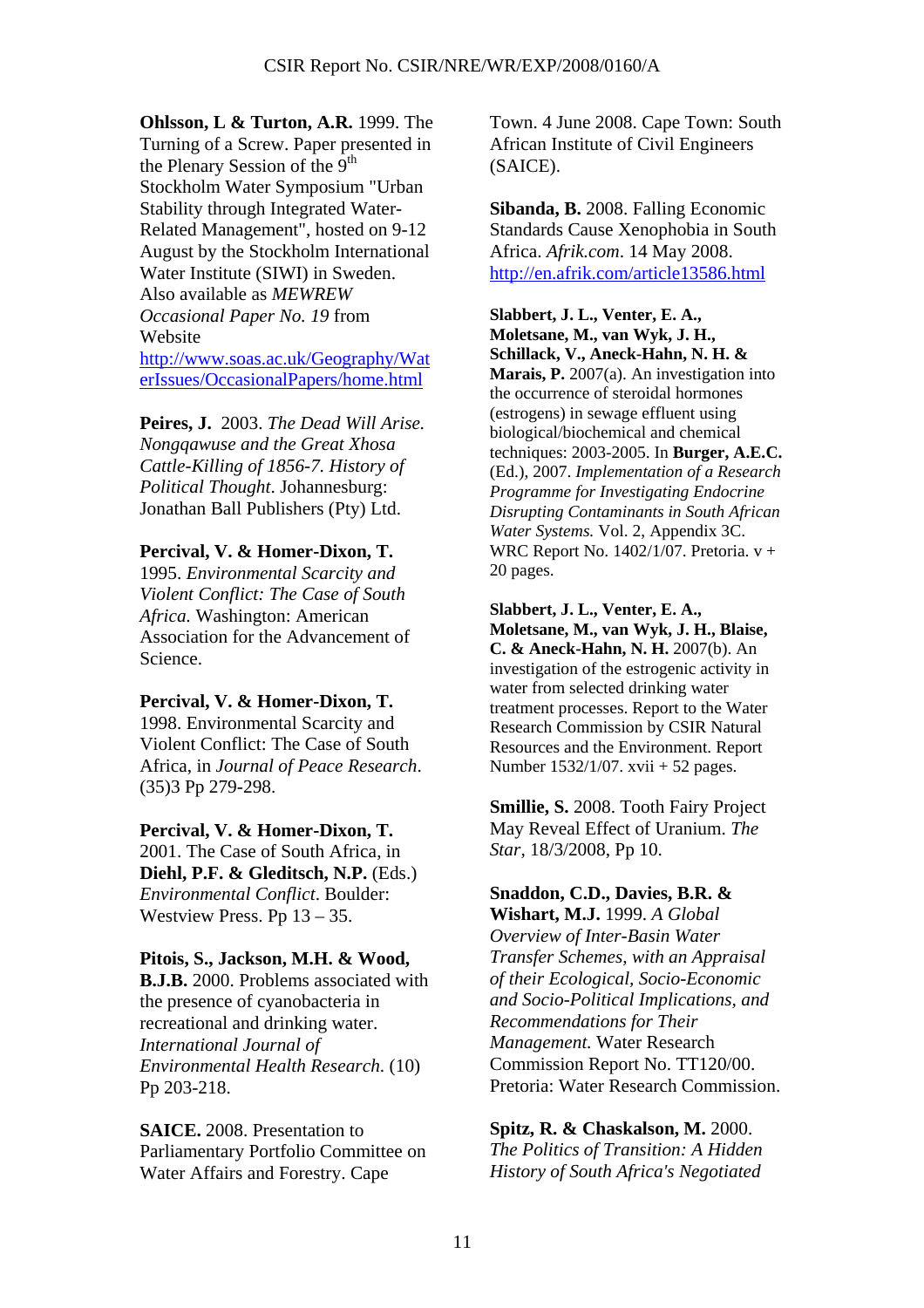*Settlement*. Johannesburg: Witwatersrand University Press.

**Tempelhoff, E.** 2008. Gifstof in Kos Skok: Radioaktiewe Stowwe in Voedselketting (Toxins in Food Shock: Radioactive Substances in Food Chain). *Beeld* Newspaper. 1 February, 2008.

**Tenner, E.** 1996. *Why Things Bite Back: Technology and the Revenge of Unintended Consequences.* New York: Knopf.

**Thompson, L. & Lamar, H.** 1981. The North American and Southern African Frontiers, in **Lamar, H & Thompson, L.** (Eds.) *The Frontier in History: North America and Southern Africa Compared.* New Haven & London: Yale University Press.

### **Toens, P. D., Stadler, W. &**

**Wullschleger, N. J.** 1999. *The Association of Groundwater Chemistry and Geology with Atypical Lymphocytes (as a Biological Indicator) in the Pofadder Area, North Western Cape, South Africa. Water Research Commission, Report Number: 839/1/98.* Pretoria: Water Research Commission. 141 pages.

**Turton, A.R.** 1999. Water Scarcity and Social Adaptive Capacity: Towards an Understanding of the Social Dynamics of Managing Water Scarcity in Developing Countries. *MEWREW Occasional Paper No. 9*, SOAS Water Issues Study Group. Also in the *Proceedings of the Conference "Sustainability, Risk and Nature: The Political Ecology of Water in Advanced Societies"* that was held at Oxford University on 15-17 April 1999. Refer to Website http://www.soas.ac.uk/Geography/Wat erIssues/OccasionalPapers/home.html

**Turton, A.R.** 2002. 'W*ater Demand Management' (WDM), 'Natural Resource Reconstruction' and 'Adaptive Capacity': Establishing the Linkage between Variables. Final Report: WARFSA Research Project PJ02/99.* Pretoria & Harare: AWIRU & WARFSA.

**Turton, A.R.** 2006. *Shaking Hands with Billy: The Private Memoirs of Anthony Richard Turton*. Limited edition. Krugersdorp: JFA Printers.

**Turton, A.R.** 2007. *Can we solve Tomorrow's Problems with Yesterday's Experiences and Today's Science?* Des Midgley Memorial Lecture presented at the  $13<sup>th</sup>$ SANCIAHS Symposium, 6 September 2007, Cape Town.

**Turton, A.R.** 2008(a). *Discussion Paper on Parallel National Action (PNA) as a Potential Model for Policy Harmonization in the SADC Region*. GTZ Contract No. 026/08. CSIR Report No. CSIR/NRE/WR/ER/2008/0108/C. Gaborone: SADC Secretariat.

**Turton, A.R.** 2008(b). *Three Strategic Water Quality Challenges that Parliamentarians Need to Know About.* CSIR Report No. CSIR/NRE/WR/IR/2008/0079/C prepared for the October Parliamentary Briefing. Pretoria: Council for Scientific and Industrial Research (CSIR).

**Turton, A.R.** (in prep). South African Water and Mining Policy: A Study of Evolution, Convergence and Transition from a Policy Science Perspective. In **Huitema, D. & Meijerink, S.** (Eds.) *Water Transitions*. Netherlands: Edward Elgar.